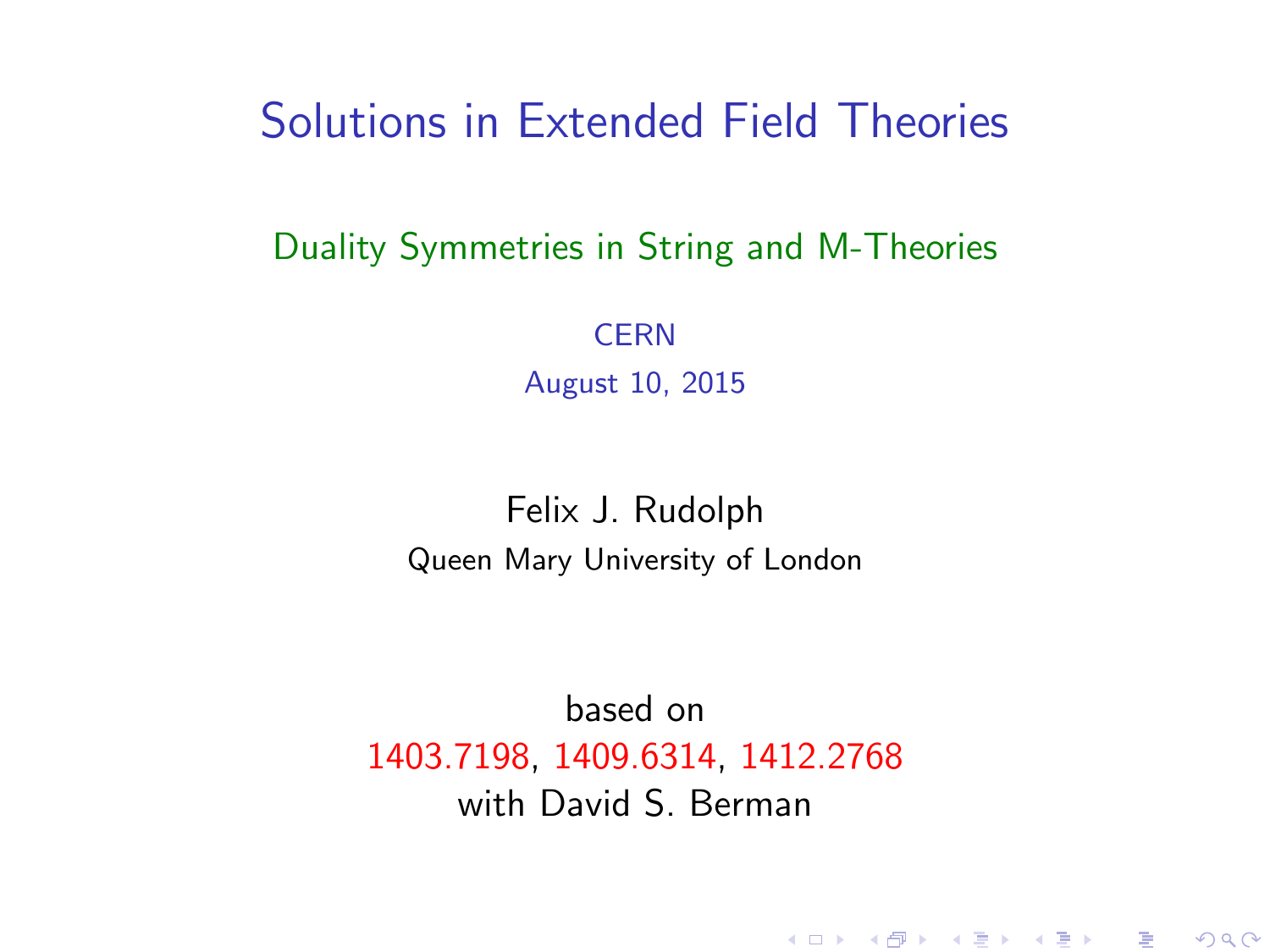## Key Points

- $\triangleright$  Solutions to EoMs of DFT and EFT
- Impose section & pick duality frame  $\rightarrow$  supergravity objects
	- $\triangleright$  String, membrane, fivebrane, wave, monopole, D-branes, ...

**KORK ERKER ADE YOUR** 

 $\triangleright$  Isometries give ambiguity in frame choice  $\rightarrow$  T, S, U duality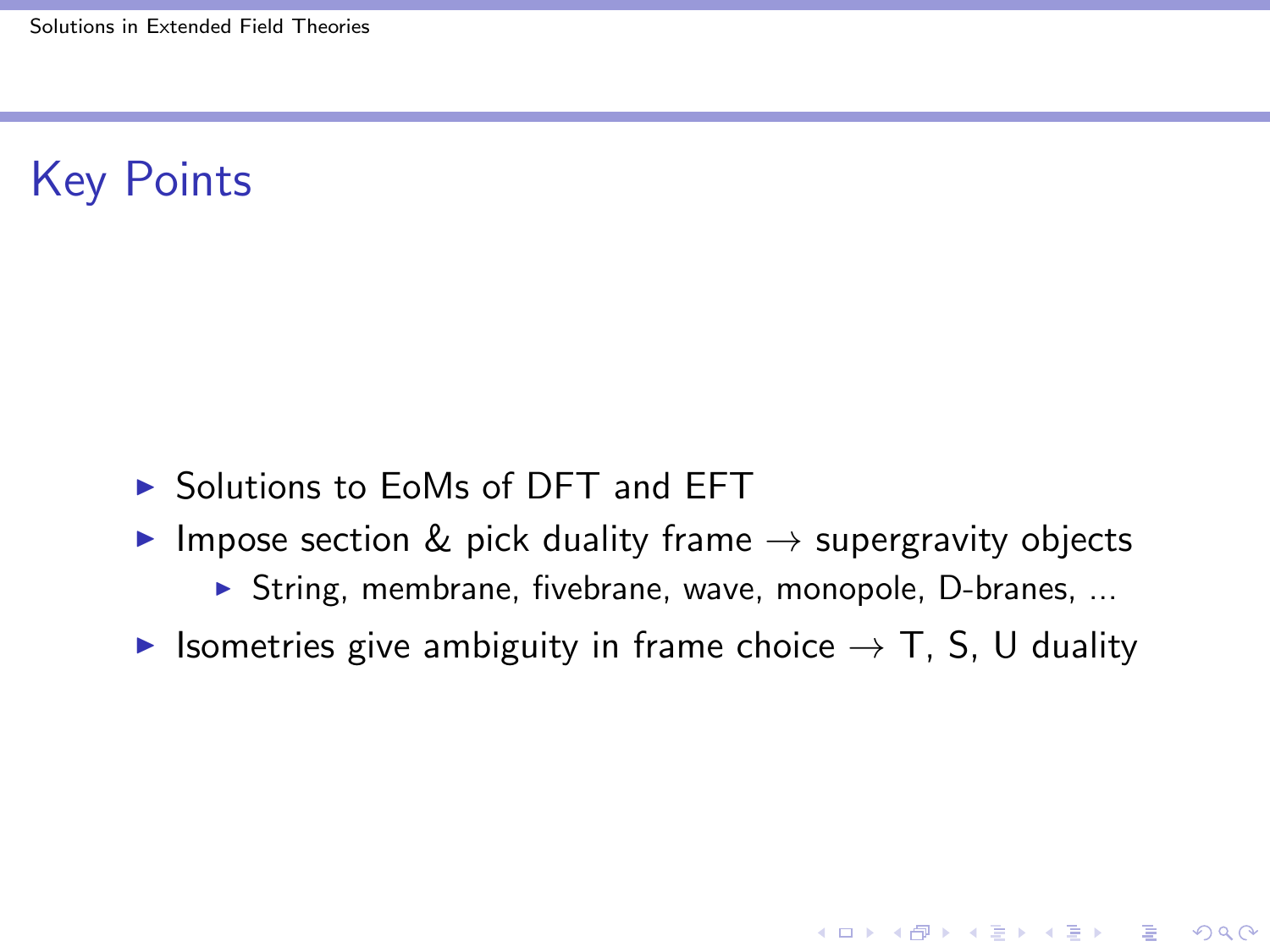## **Outline**

**[Motivation](#page-3-0)** 

[Fundamental and Solitonic Solutions in DFT](#page-5-0)

[Self-dual Solutions in EFT](#page-19-0)

**[Extensions](#page-31-0)** 

K ロ ▶ K @ ▶ K 할 ▶ K 할 ▶ | 할 | © 9 Q @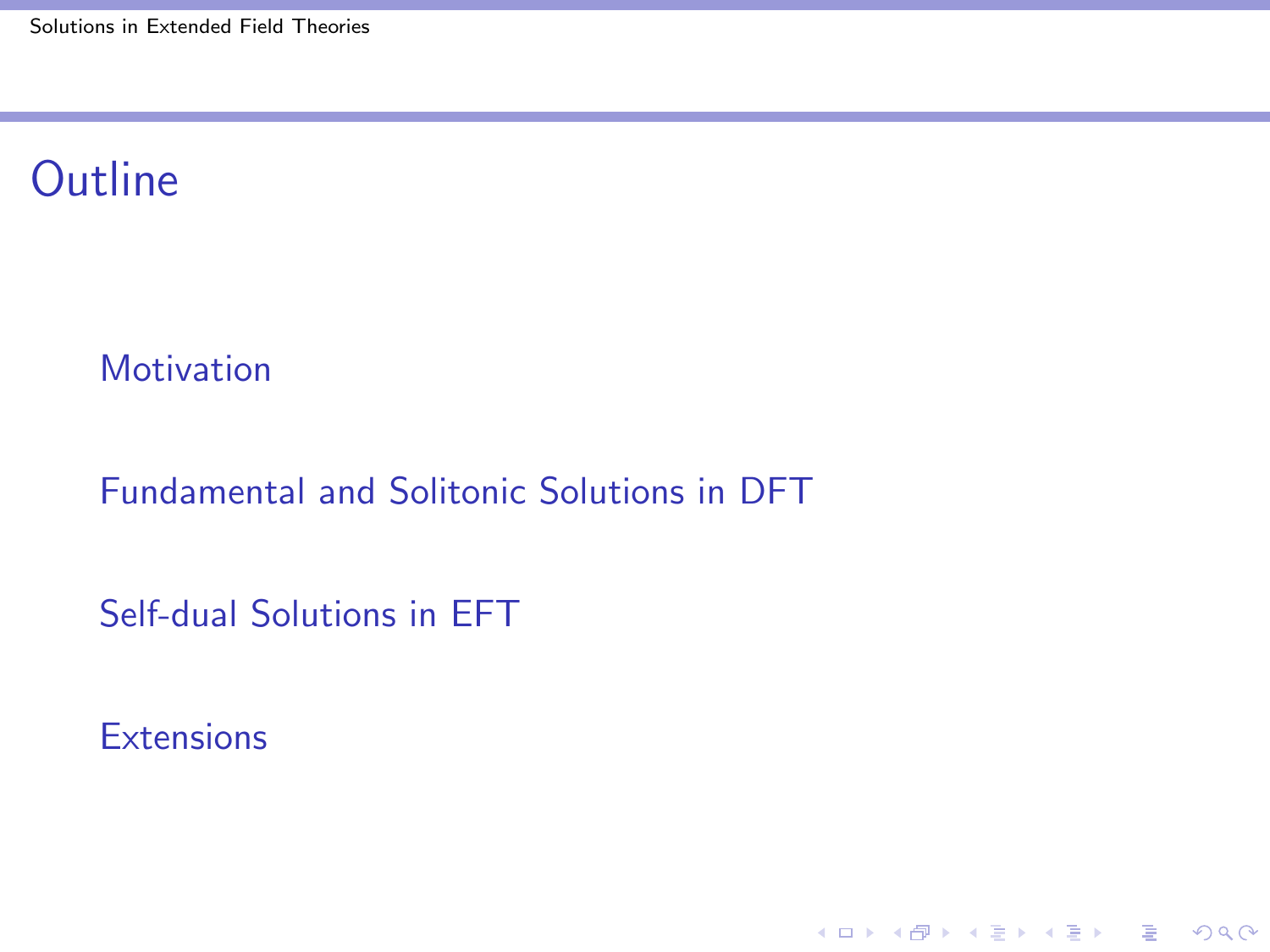# **Motivation**

## Defining Features

- $\triangleright$  Extended geometry by including dual directions
- $\triangleright$  Coordinates for momentum and winding modes of string

**KORK ERKER ADE YOUR** 

- $\blacktriangleright$  Dualities become manifest
- $\triangleright$  Geometrizes B and C fields

#### Extended Field Theories

- $\blacktriangleright$  Double Field Theory  $O(D, D)$  T duality
- <span id="page-3-0"></span>Exceptional Field Theory  $E_d$  - U duality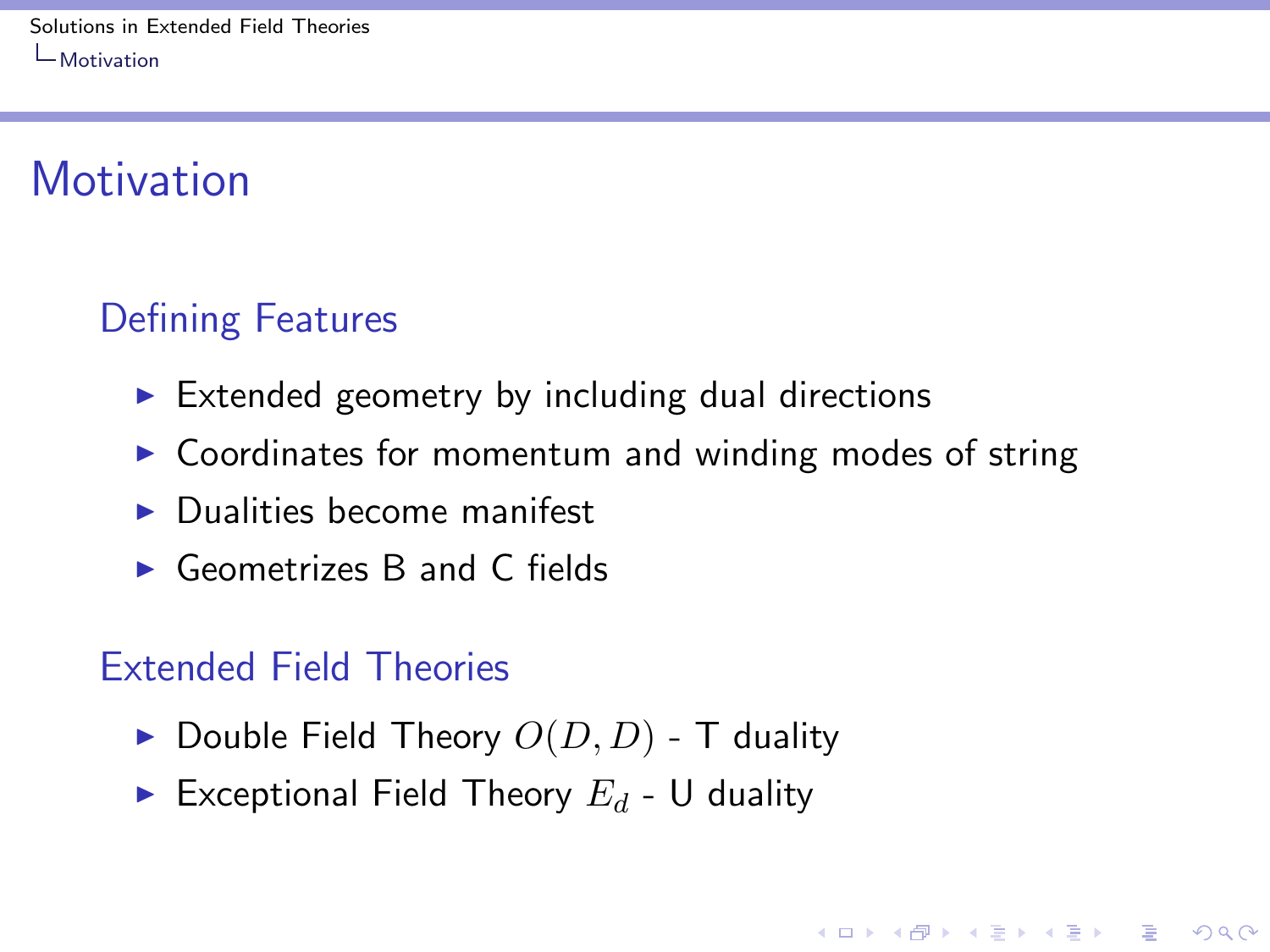# **Motivation**

## Kaluza-Klein Theory

- $\triangleright$  Massless, uncharged state in full theory
- $\triangleright$  States in reduced theory have mass and charge
- $\triangleright$  Given by momentum in KK direction

### Example

- $\triangleright$  Null wave solution in M-theory gives D0-brane
- $\triangleright$  D0-brane is momentum mode in 11th direction
- <span id="page-4-0"></span> $\triangleright$  Mass and charge given by momentum - BPS state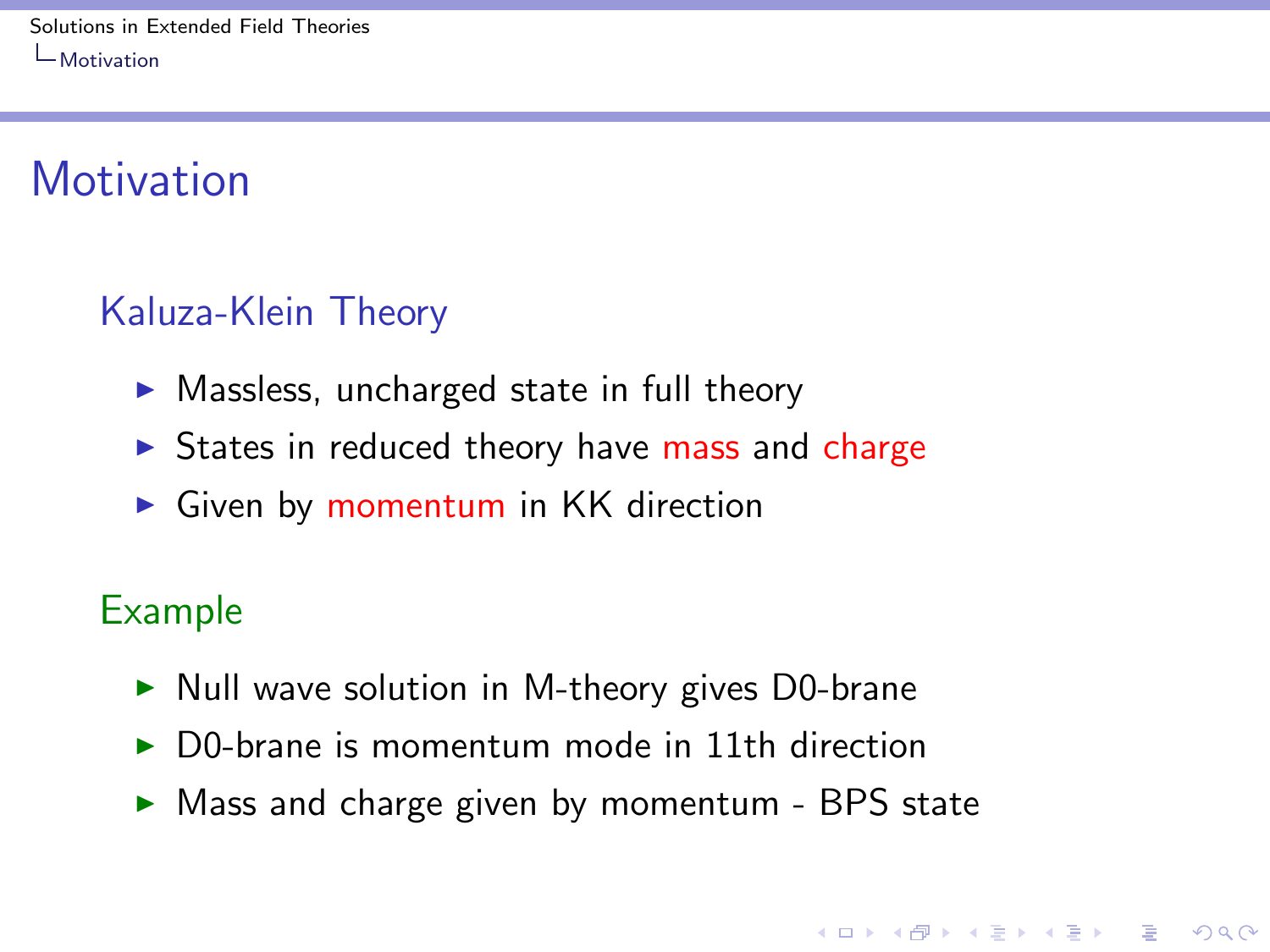[Solutions in Extended Field Theories](#page-0-0) [Fundamental and Solitonic Solutions in DFT](#page-5-0) [Double Field Theory](#page-5-0)

# Double Field Theory

### Ingredients

<span id="page-5-0"></span> $\blacktriangleright$  Generalized coordinates  $(\mu, \tilde{x}_\mu)$  $O(D, D)$  structure  $\begin{pmatrix} 0 & \mathbb{I} \end{pmatrix}$  $\mathbb{I}$  0  $\setminus$  $\blacktriangleright$  Dilaton e  $^{-2d} = \sqrt{g}e^{-2\phi}$  $\blacktriangleright$  Generalized metric  $\int g_{\mu\nu} - B_{\mu\rho} g^{\rho\sigma} B_{\sigma\nu}$   $B_{\mu\rho} g^{\rho\nu}$  $-\frac{B_{\mu\rho}g^{\rho\sigma}B_{\sigma\nu}}{-g^{\mu\sigma}B_{\sigma\nu}}\left(\begin{array}{cc} B_{\mu\rho}g^{\rho\nu} \\ g^{\mu\nu} \end{array}\right)$  $\blacktriangleright$  Constraint  $\mathcal{H}_{MK} n^{KL} \mathcal{H}_{LN} = n_{MN}$ **I** Section condition  $n^{MN} \partial_M \Phi \partial_N \Psi = 0$ 

4 0 > 4 4 + 4 3 + 4 3 + 5 + 9 4 0 +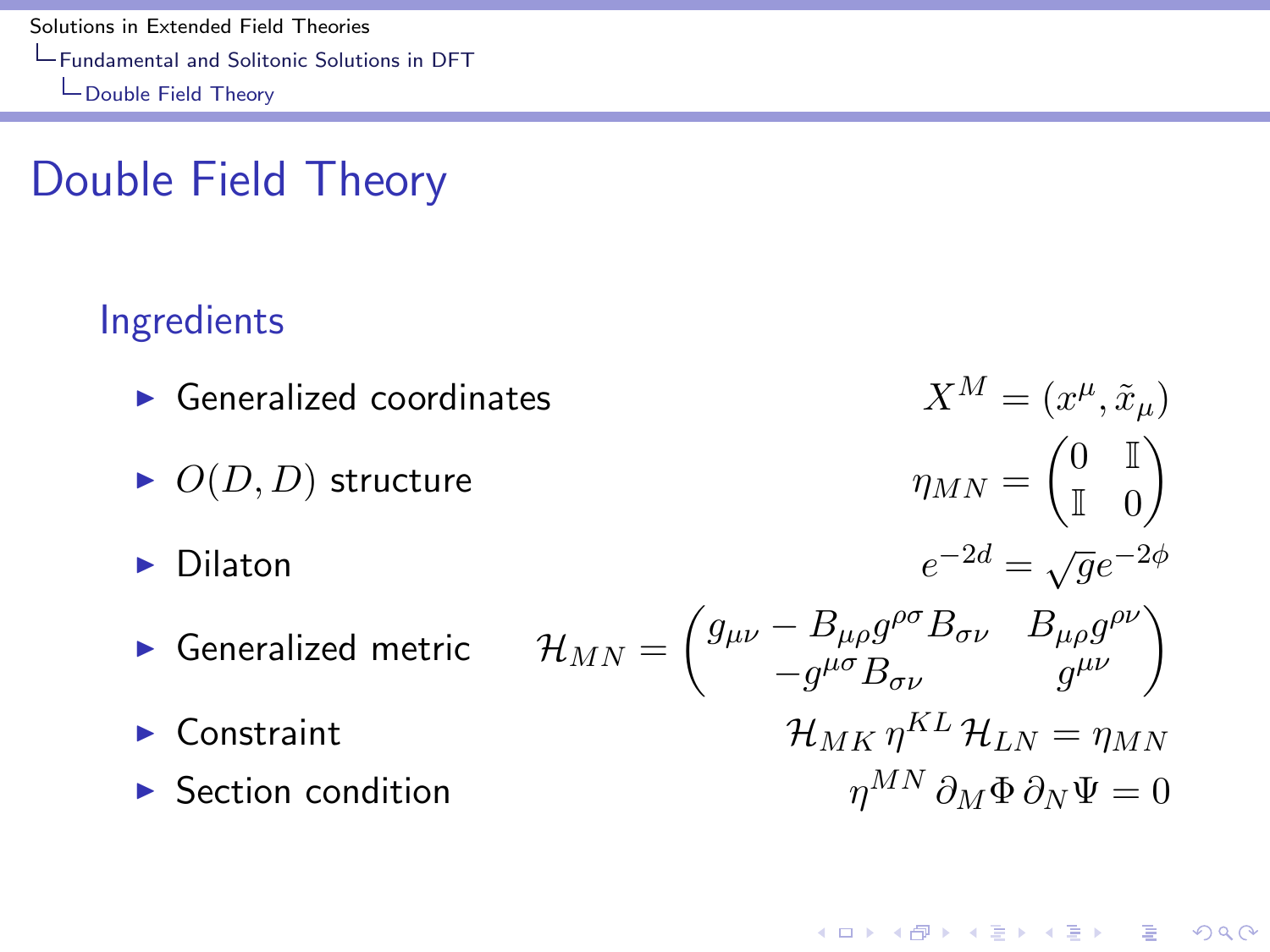[Solutions in Extended Field Theories](#page-0-0) [Fundamental and Solitonic Solutions in DFT](#page-6-0) [Double Field Theory](#page-6-0)

# Double Field Theory

### **Dynamics**

- $\blacktriangleright$  Action  $\int d^{2D}Xe^{-2d}R$
- $\blacktriangleright$  Equations of motion

$$
P_{MN}{}^{KL}K_{KL} = 0 \qquad R = 0
$$

 $\blacktriangleright$  Projector  $P_{MN}{}^{KL} = \frac{1}{2}$  $\frac{1}{2} \left[\delta_{M}{}^{(K}\delta_{N}{}^{L)} - \mathcal{H}_{MP} \eta^{P(K} \eta_{NQ} \mathcal{H}^{L)Q} \right]$ 

<span id="page-6-0"></span> $\blacktriangleright$  Ricci scalar

$$
R = \frac{1}{8} \mathcal{H}^{MN} \partial_M \mathcal{H}^{KL} \partial_N \mathcal{H}_{KL} - \frac{1}{2} \mathcal{H}^{MN} \partial_M \mathcal{H}^{KL} \partial_K \mathcal{H}_{NL}
$$
  
+ dilaton terms

4 0 > 4 4 + 4 3 + 4 3 + 5 + 9 4 0 +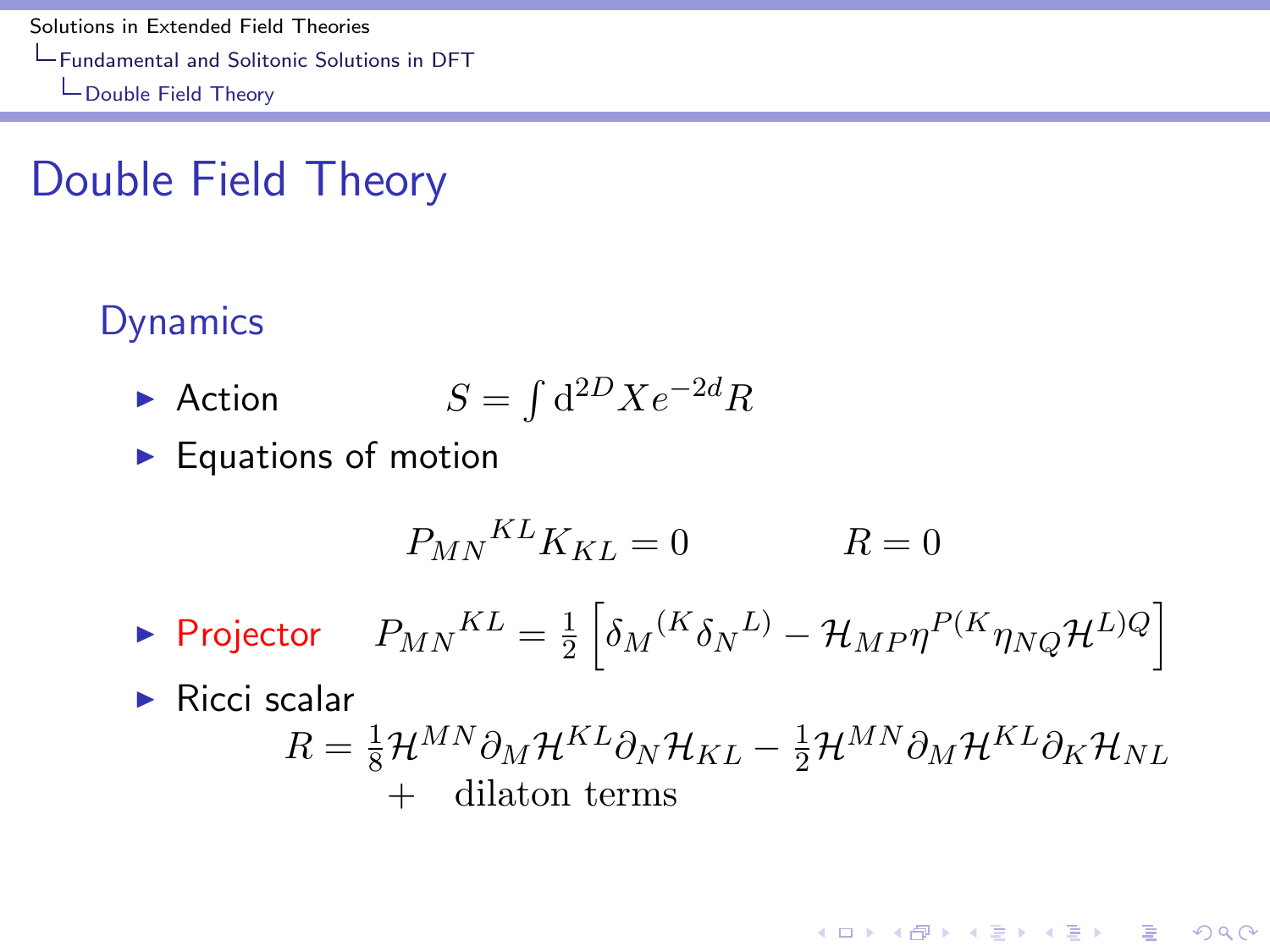[Solutions in Extended Field Theories](#page-0-0) [Fundamental and Solitonic Solutions in DFT](#page-7-0) [Null Wave Solution in DFT](#page-7-0)

## The DFT Wave Solution

$$
X^M = (t, z, y^m, \tilde{t}, \tilde{z}, \tilde{y}_m)
$$

K ロ ▶ K @ ▶ K 할 ▶ K 할 ▶ | 할 | © 9 Q @

Generalized metric

$$
ds^{2} = \mathcal{H}_{MN} dX^{M} dX^{N}
$$
  
=  $(H - 2) [dt^{2} - dz^{2}] - H [d\tilde{t}^{2} - d\tilde{z}^{2}]$   
+  $2(H - 1) [dt d\tilde{z} + d\tilde{t} dz]$   
+  $\delta_{mn} dy^{m} dy^{n} + \delta^{mn} d\tilde{y}_{m} d\tilde{y}_{n}$ 

<span id="page-7-0"></span>Rescaled dilaton

$$
e^{-2d} = const.
$$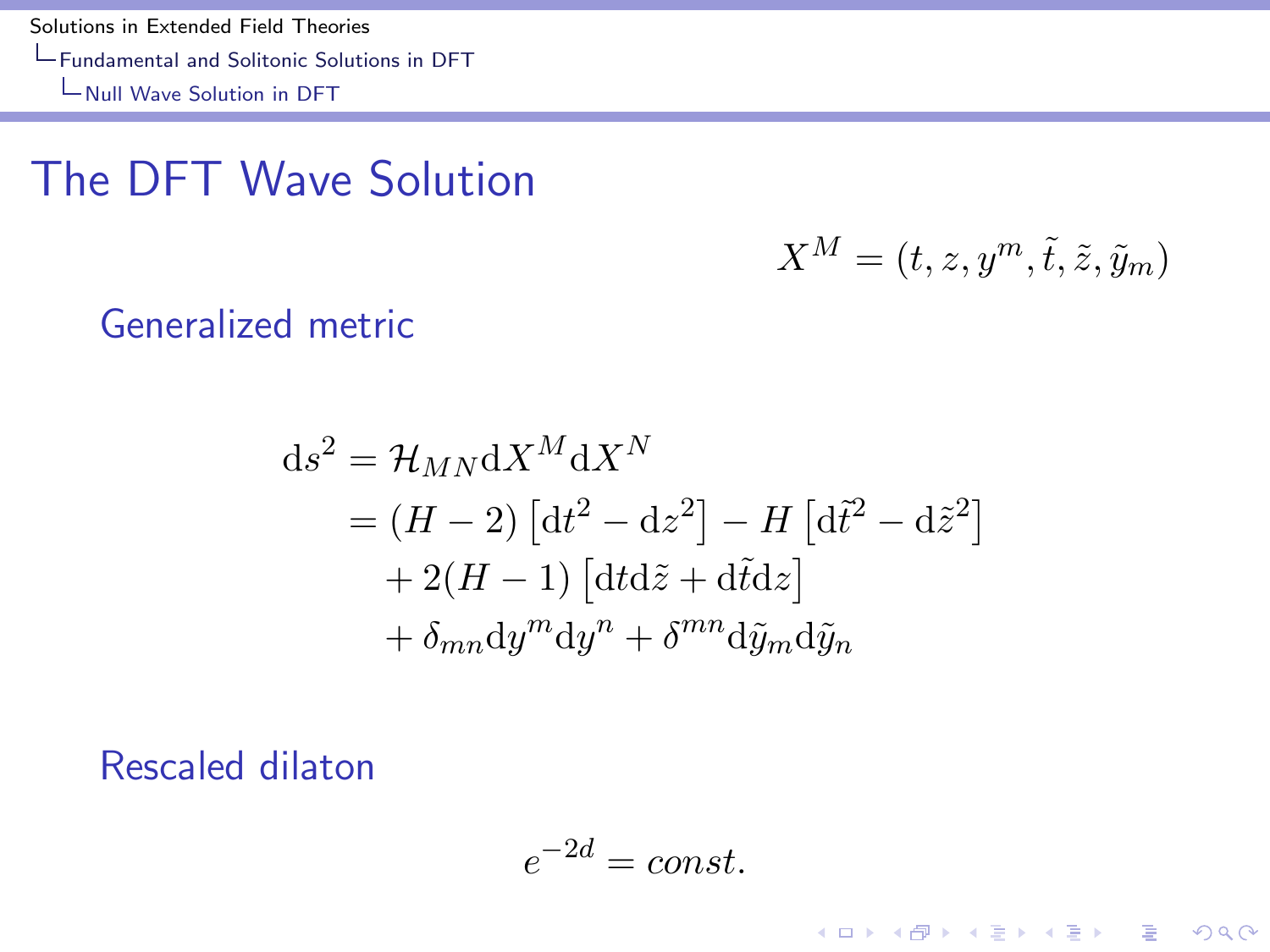[Solutions in Extended Field Theories](#page-0-0) [Fundamental and Solitonic Solutions in DFT](#page-8-0) [Null Wave Solution in DFT](#page-8-0)

The DFT Wave Solution

#### Harmonic Function H

$$
H(r) = 1 + \frac{h}{r^{D-4}}
$$

<span id="page-8-0"></span>
$$
r^2 = \delta_{mn} y^m y^n, \qquad \qquad h = const.
$$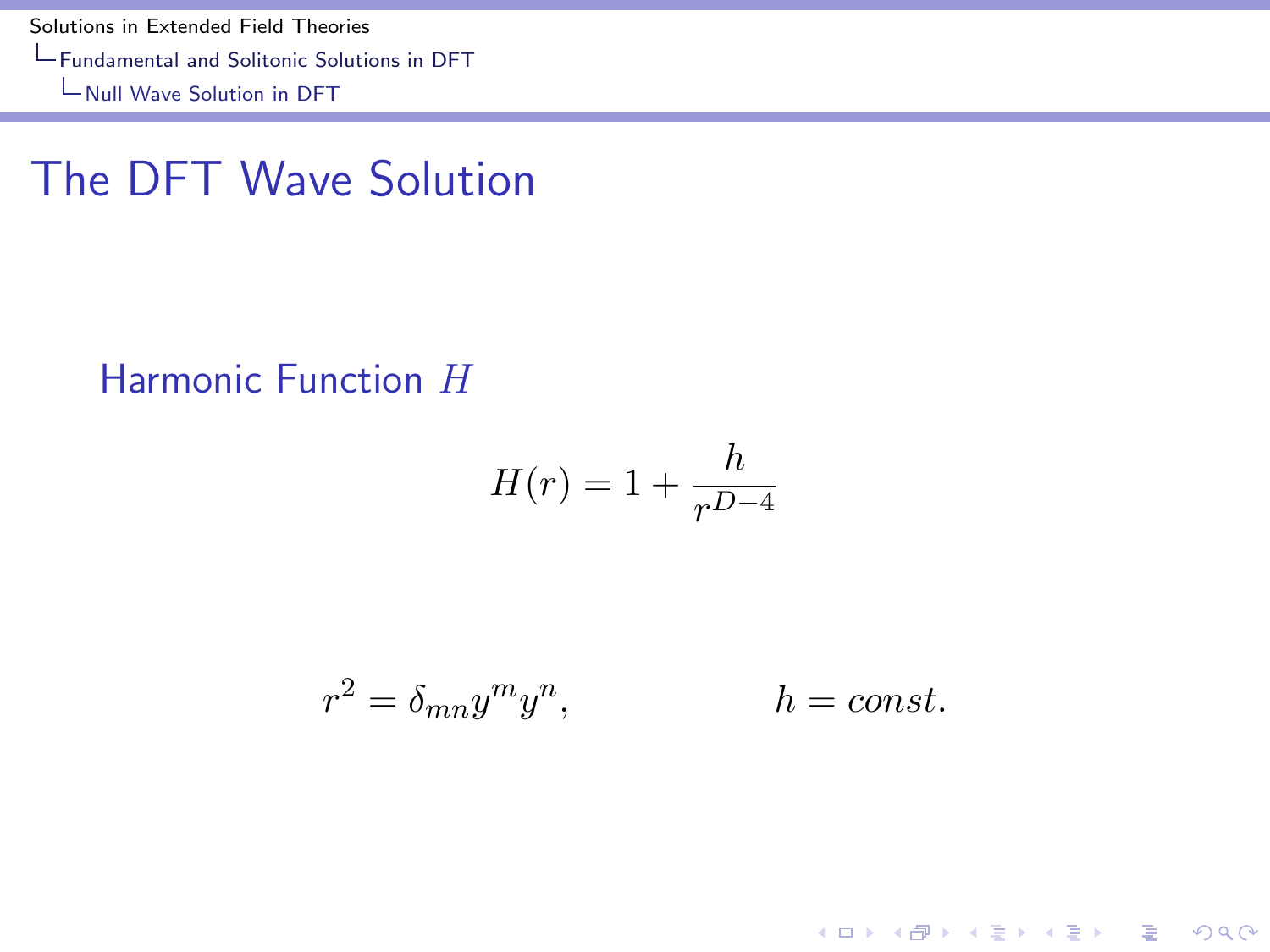[Solutions in Extended Field Theories](#page-0-0)

[Fundamental and Solitonic Solutions in DFT](#page-9-0)

[Null Wave Solution in DFT](#page-9-0)

## The DFT Wave Solution

#### **Properties**

- $\blacktriangleright$  No mass, null-like
- $\triangleright$  Carries momentum in  $\tilde{z}$  direction
- Interpret as null wave in DFT
- <span id="page-9-0"></span> $\triangleright$  Smeared over dual directions  $\rightarrow$  obeys section condition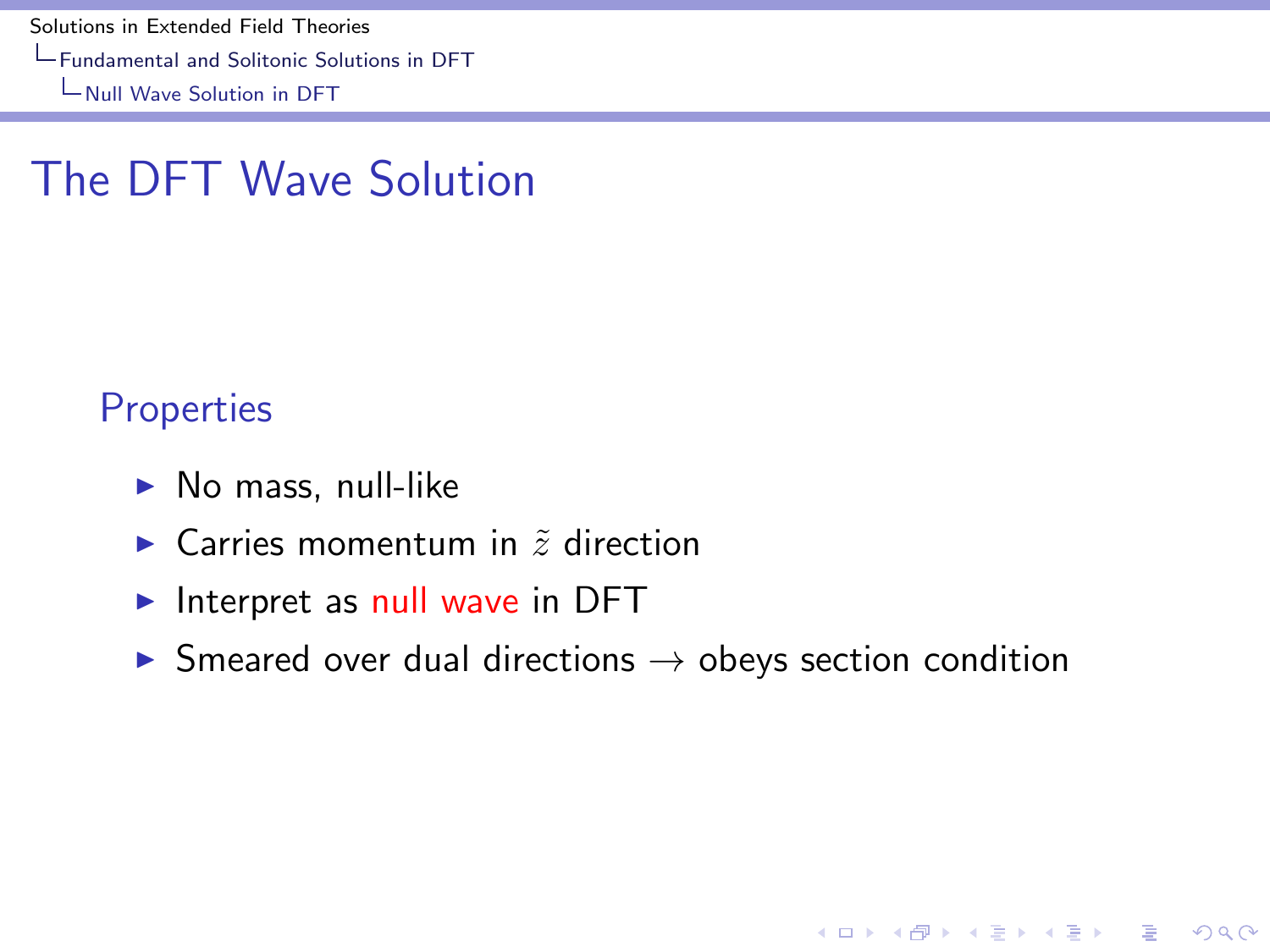[Solutions in Extended Field Theories](#page-0-0) [Fundamental and Solitonic Solutions in DFT](#page-10-0) [The Fundamental String](#page-10-0)

# The Supergravity Picture

#### KK-Ansatz to remove dual directions

- Get fundamental string solution ( $F1$ -string)
- $\blacktriangleright$  Extended along z
- $\blacktriangleright$  Mass and charge given by momentum in  $\tilde{z}$

#### If  $z$  and  $\tilde{z}$  are exchanged

- Get pp-wave in  $z$  direction
- <span id="page-10-0"></span> $\triangleright$  Expected as wave and string are T-dual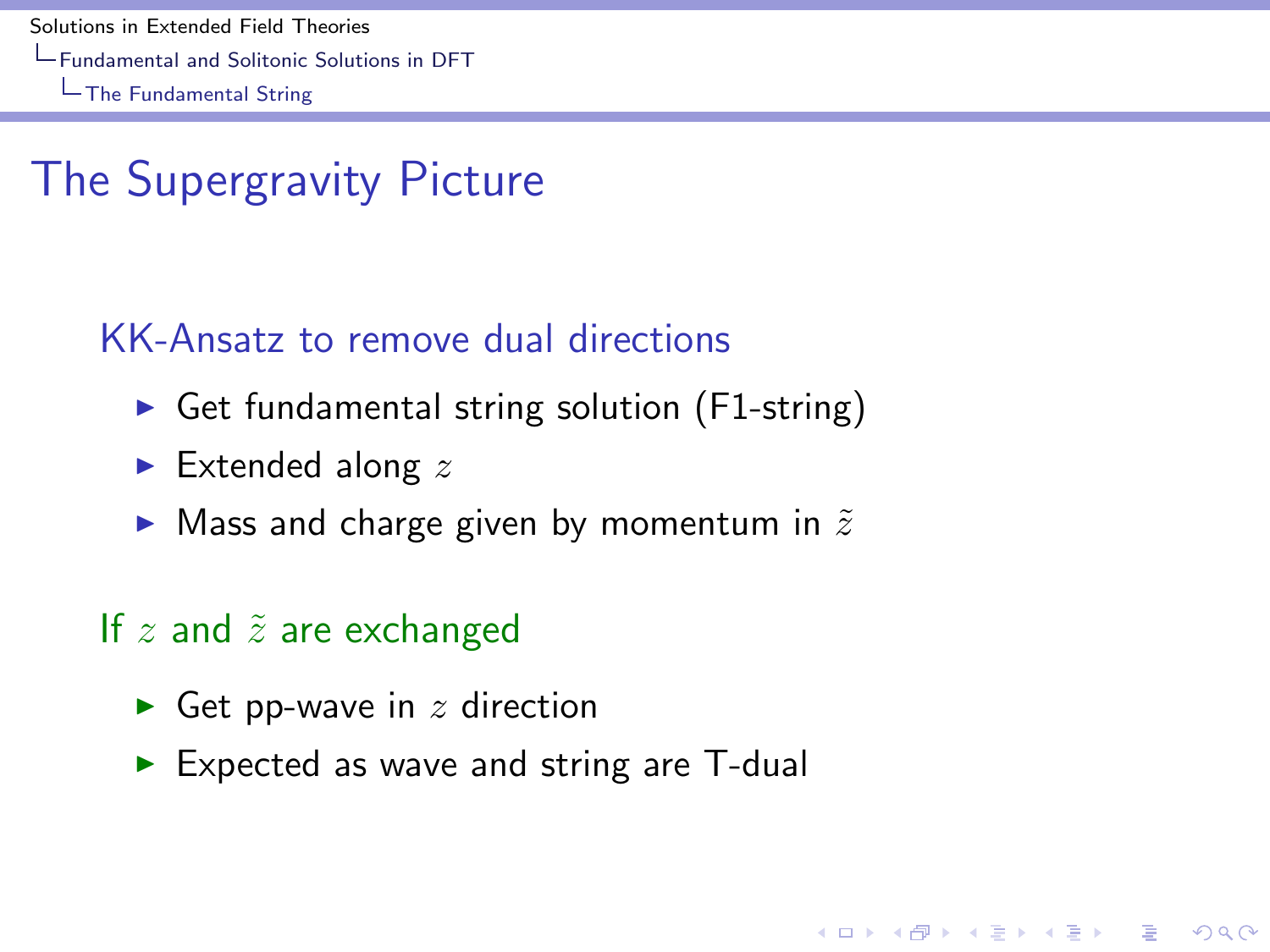[Solutions in Extended Field Theories](#page-0-0) [Fundamental and Solitonic Solutions in DFT](#page-11-0) [The Fundamental String](#page-11-0)

Key Result

# <span id="page-11-0"></span>The fundamental string is a massless wave in doubled space with momentum in a dual direction.

K ロ ▶ K @ ▶ K 할 > K 할 > 1 할 > 1 이익어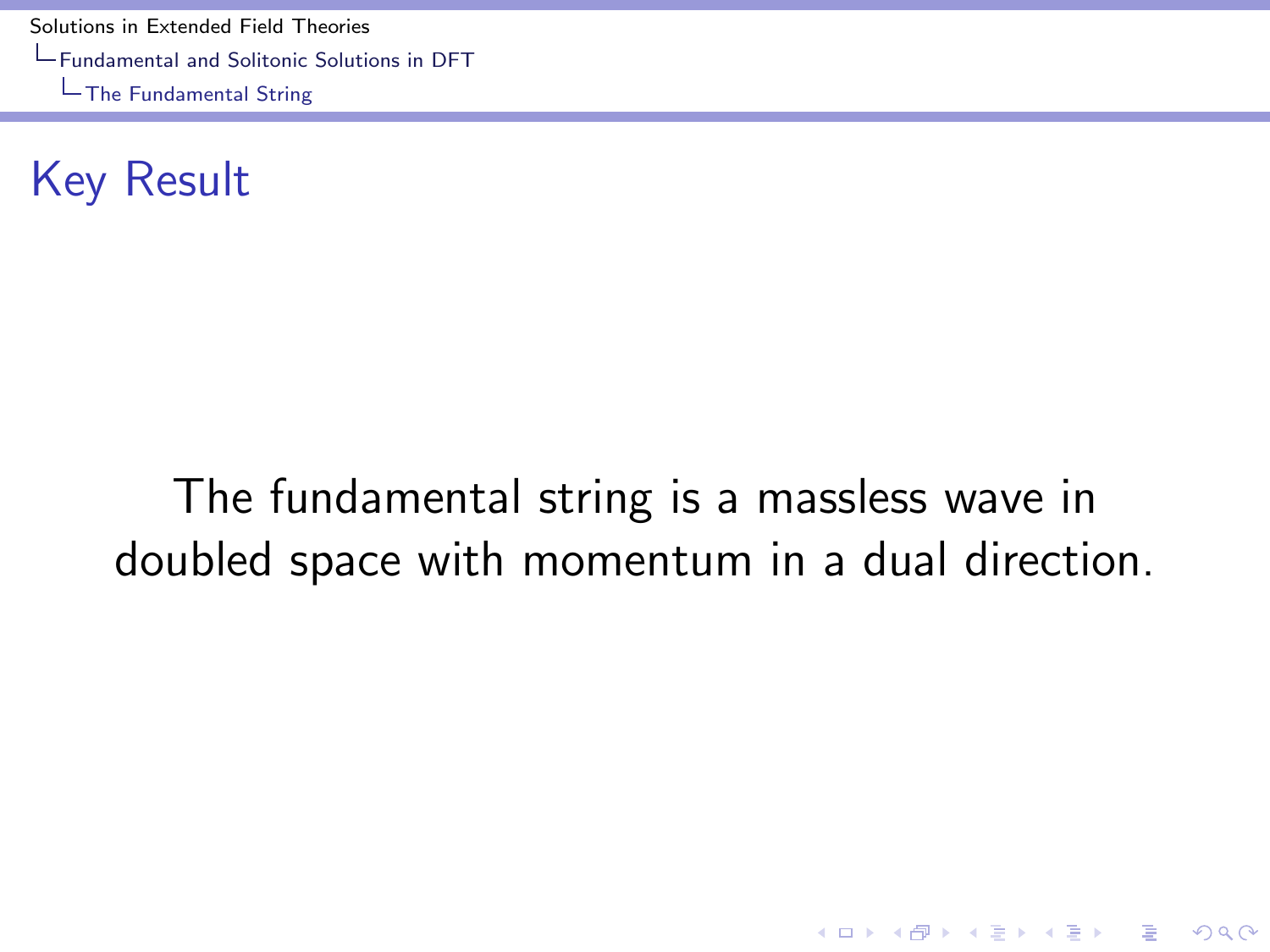[Solutions in Extended Field Theories](#page-0-0) [Fundamental and Solitonic Solutions in DFT](#page-12-0) [Monopole Solution in DFT](#page-12-0)

## The DFT Monopole Solution

$$
X^{M} = (z, y^{i}, x^{a}, \tilde{z}, \tilde{y}_{i}, \tilde{x}_{a}), \quad i = 1, 2, 3
$$

K ロ ▶ K @ ▶ K 할 > K 할 > 1 할 > 1 이익어

Generalized metric

$$
ds^{2} = \mathcal{H}_{MN} dX^{M} dX^{N}
$$
  
=  $H(1 + H^{-2}A^{2})dz^{2} + H^{-1}d\tilde{z}^{2} + 2H^{-1}A_{i}[dy^{i}d\tilde{z} - \delta^{ij}d\tilde{y}_{j}dz]$   
+  $H(\delta_{ij} + H^{-2}A_{i}A_{j})dy^{i}dy^{j} + H^{-1}\delta^{ij}d\tilde{y}_{i}d\tilde{y}_{j}$   
+  $\eta_{ab}dx^{a}dx^{b} + \eta^{ab}d\tilde{x}_{a}d\tilde{x}_{b}$ 

<span id="page-12-0"></span>Rescaled dilaton

$$
e^{-2d} = H
$$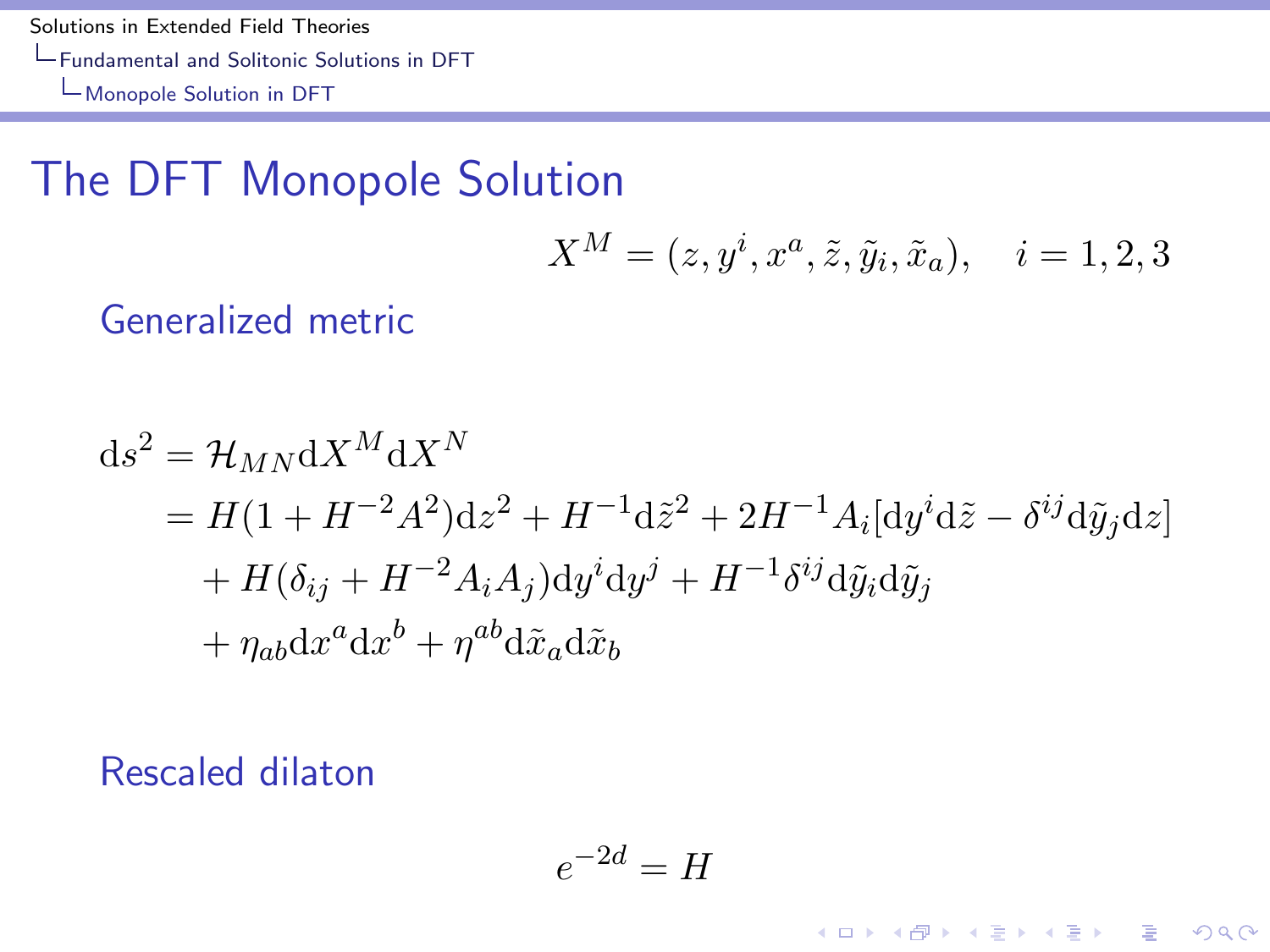[Solutions in Extended Field Theories](#page-0-0) [Fundamental and Solitonic Solutions in DFT](#page-13-0) [Monopole Solution in DFT](#page-13-0)

## The DFT Monopole Solution

#### Harmonic Function H

$$
H(r) = 1 + \frac{h}{r}
$$

Magnetic Potential

$$
\partial_{[i}A_{j]} = \frac{1}{2}\epsilon_{ij}{}^{k}\partial_{k}H
$$

<span id="page-13-0"></span>
$$
r^2 = \delta_{ij} y^i y^j, \qquad h = const.
$$

K ロ ▶ K @ ▶ K 할 > K 할 > 1 할 > 1 이익어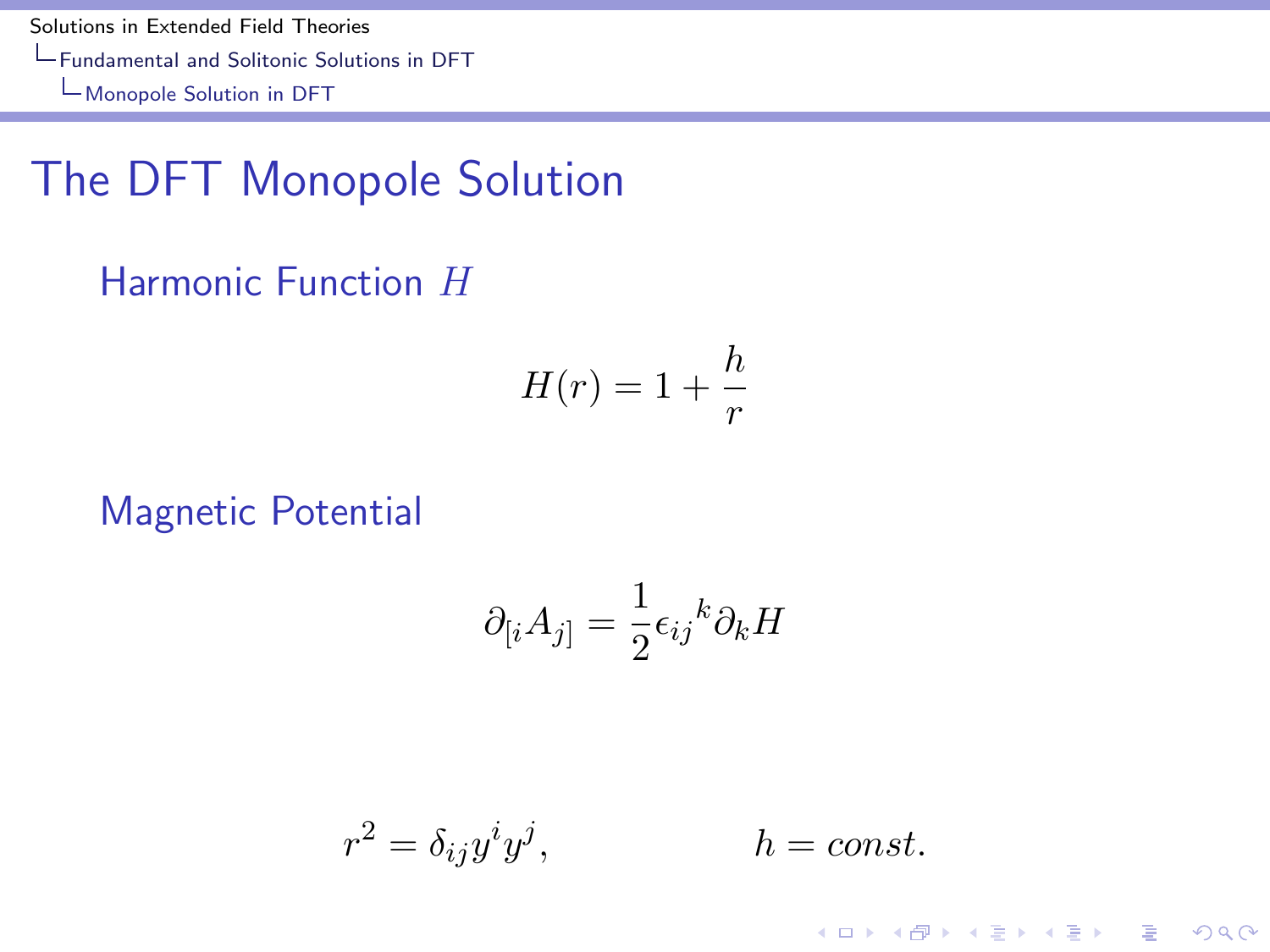[Solutions in Extended Field Theories](#page-0-0)

[Fundamental and Solitonic Solutions in DFT](#page-14-0)

[Monopole Solution in DFT](#page-14-0)

## The DFT Monopole Solution

#### **Properties**

- $\blacktriangleright$  Hopf fibration  $S^2 \times S^1$
- $\blacktriangleright$  Monopole circle in  $\tilde{z}$  direction
- $\triangleright$  Interprete as monopole in DFT
- <span id="page-14-0"></span> $\triangleright$  Smeared over dual directions  $\rightarrow$  obeys section condition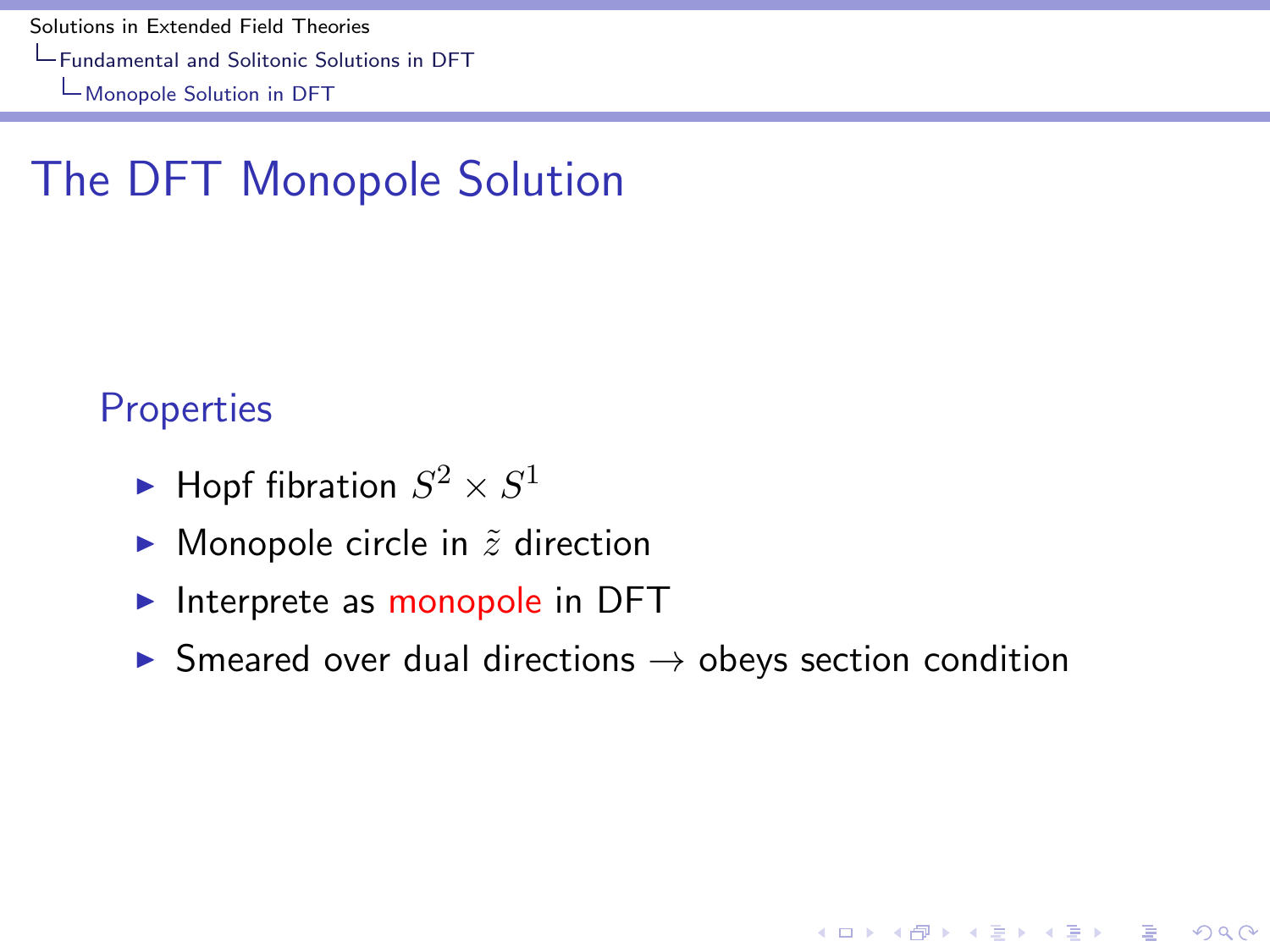# The Supergravity Picture

### KK-Ansatz to remove dual directions

- $\triangleright$  Get solitonic fivebrane solution (NS5-brane)
- $\triangleright$  Delocalized in z (infinite periodic array)
- $\blacktriangleright$  Couples magnetically to  $B_{iz} = A_i$

### If  $z$  and  $\tilde{z}$  are exchanged

- Get KK-monopole with  $S^1$  in  $z$  direction
- <span id="page-15-0"></span> $\triangleright$  Expected as monopole and fivebrane are T-dual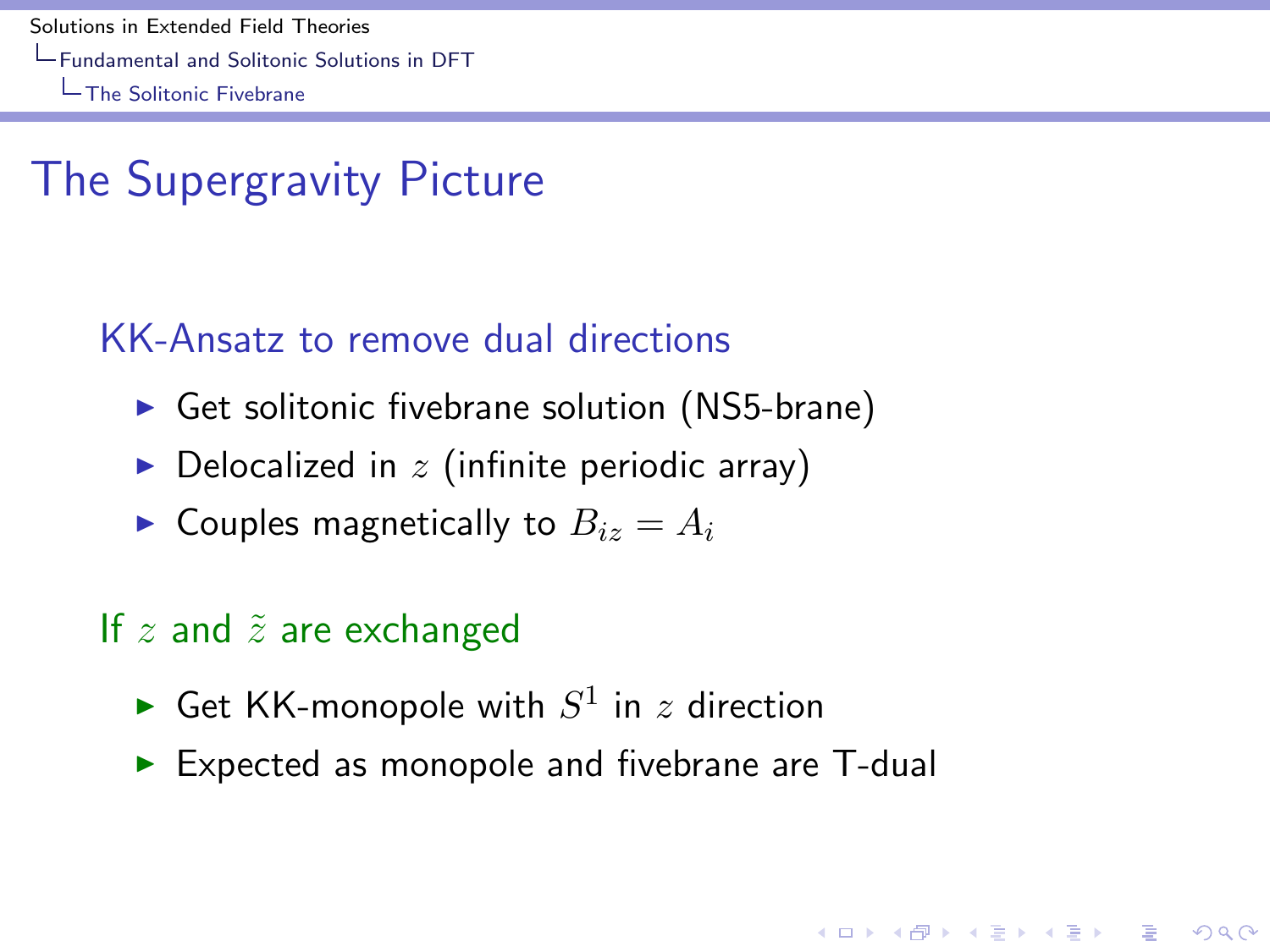[Solutions in Extended Field Theories](#page-0-0) [Fundamental and Solitonic Solutions in DFT](#page-16-0) [The Solitonic Fivebrane](#page-16-0)

Key Result

# <span id="page-16-0"></span>The solitonic fivebrane is a monopole in doubled space with the monopole circle in a dual direction.

**K ロ ▶ K @ ▶ K 할 X X 할 X → 할 X → 9 Q Q ^**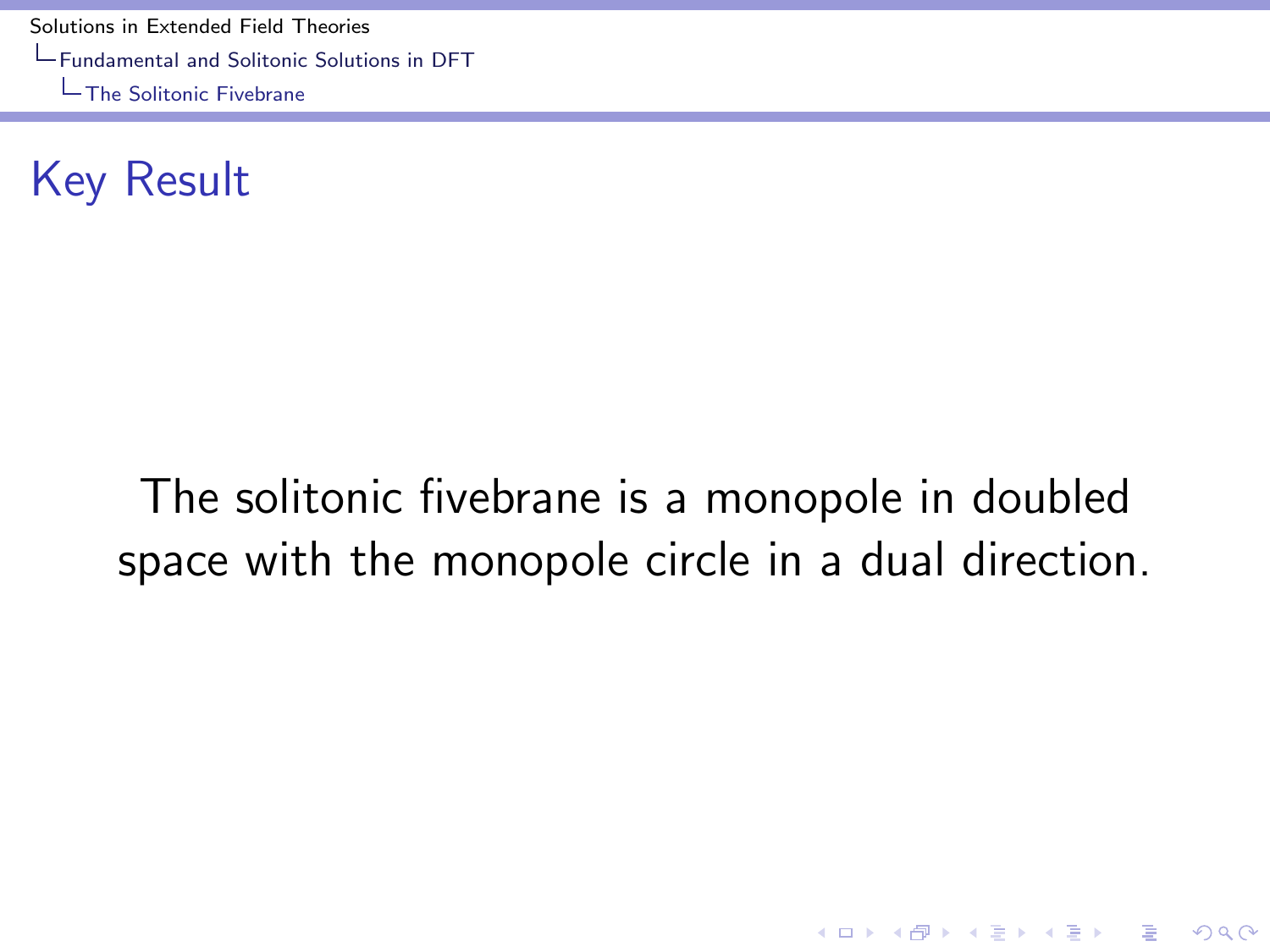# T Duality in DFT

### Section Condition vs Frame Choice

- $\triangleright$  Section condition: depend only on half the coordinates
- $\triangleright$  Frame choice: which set of coordinates is physical spacetime

#### Ambiguity in choice

 $\triangleright$  Isometries: fewer coordinate dependencies than required by section condition

- $\triangleright$  Different frame choices possible
- <span id="page-17-0"></span> $\triangleright$  Get the different T-duality frames in supergravity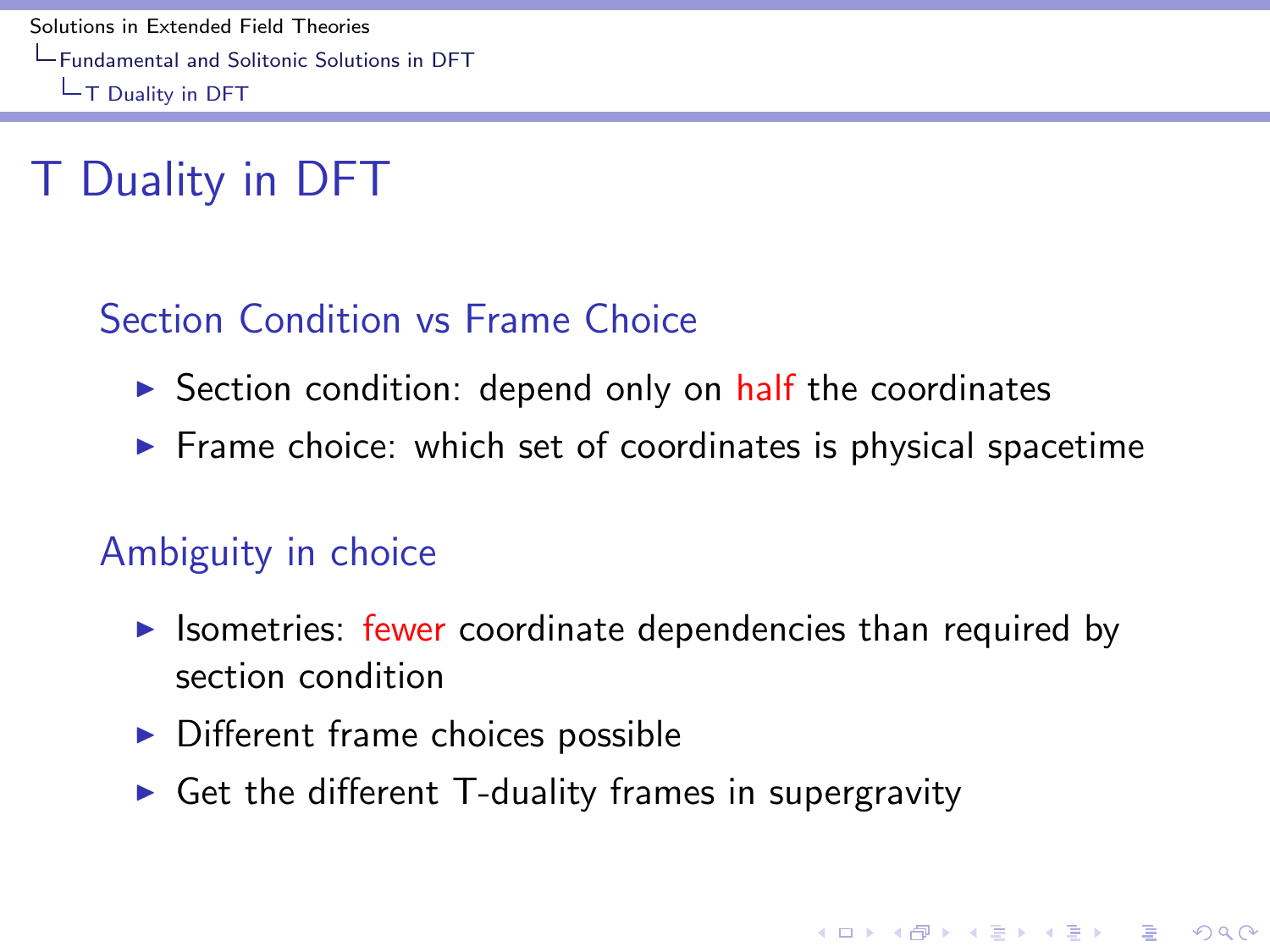### DFT Solutions

- $\triangleright$  DFT wave: F1-string and pp-wave
- $\triangleright$  DFT monopole: NS5-brane and KK-monopole

### Similar results in truncated EFT

- $\blacktriangleright$   $SL(5)$ : wave  $\leftrightarrow$  membrane
- $\blacktriangleright E_7$ : monopole  $\leftrightarrow$  fivebrane
- $\blacktriangleright E_7$ : wave  $\leftrightarrow$  fivebrane

<span id="page-18-0"></span>Duality between electric and magnetic solutions

# $DFT \rightarrow FFT$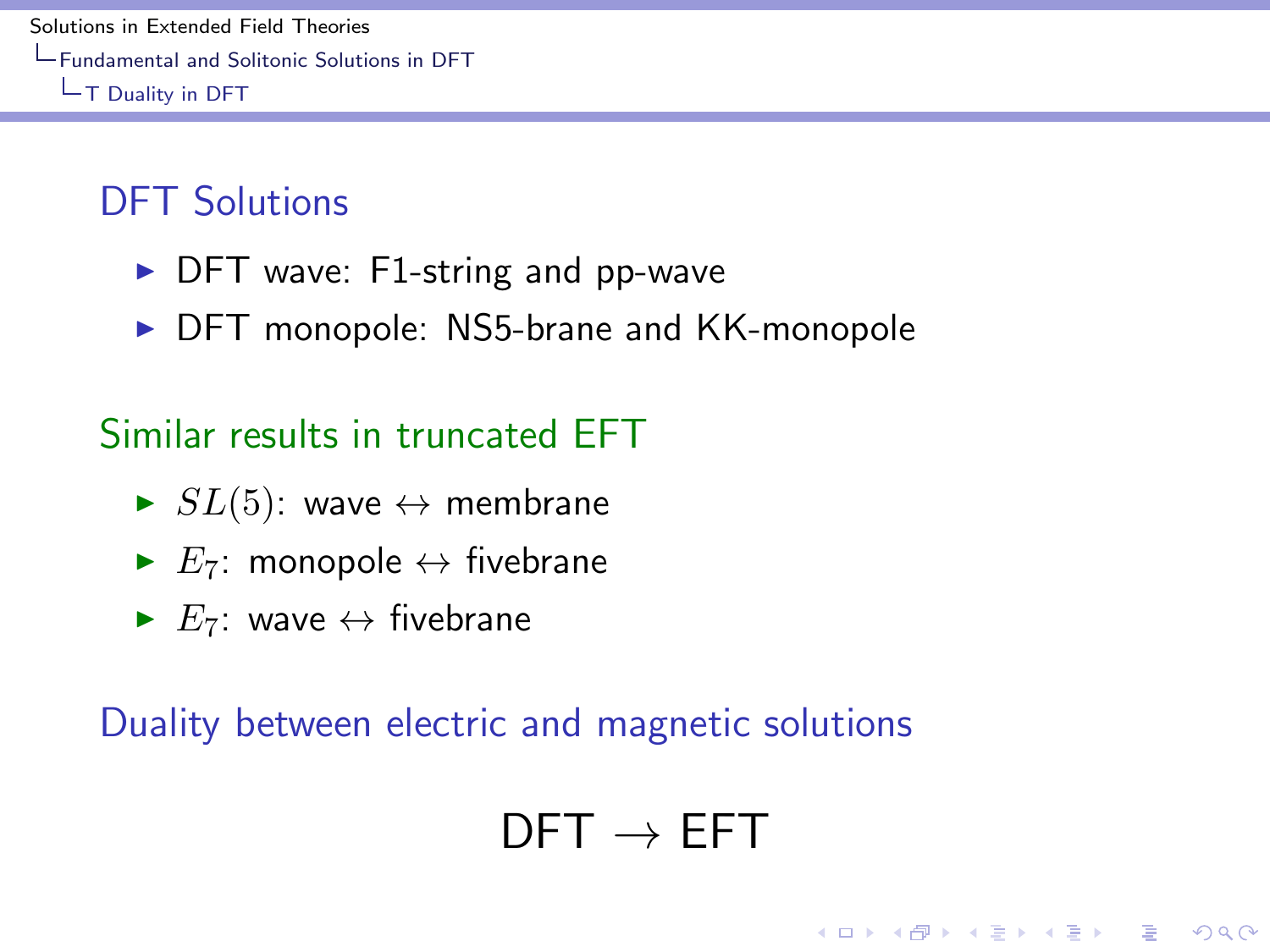## Exceptional Field Theory

#### Features

- $\triangleright$  M-Theory analogue of DFT
- Exceptional group  $E_d$  U duality manifest
- $\blacktriangleright$  Split 11-dim. supergravity

$$
M^{11} = M^{11-d} \times M^d \longrightarrow M^{11-d} \times M^{\dim E_d}
$$

**KORK ERKER ADE YOUR** 

<span id="page-19-0"></span> $\triangleright$  Extend by including membrane and fivebrane wrappings  $T M^d \oplus \Lambda^2 T^* M^d \oplus \Lambda^5 T^* M^d \oplus \Lambda^6 T M^d$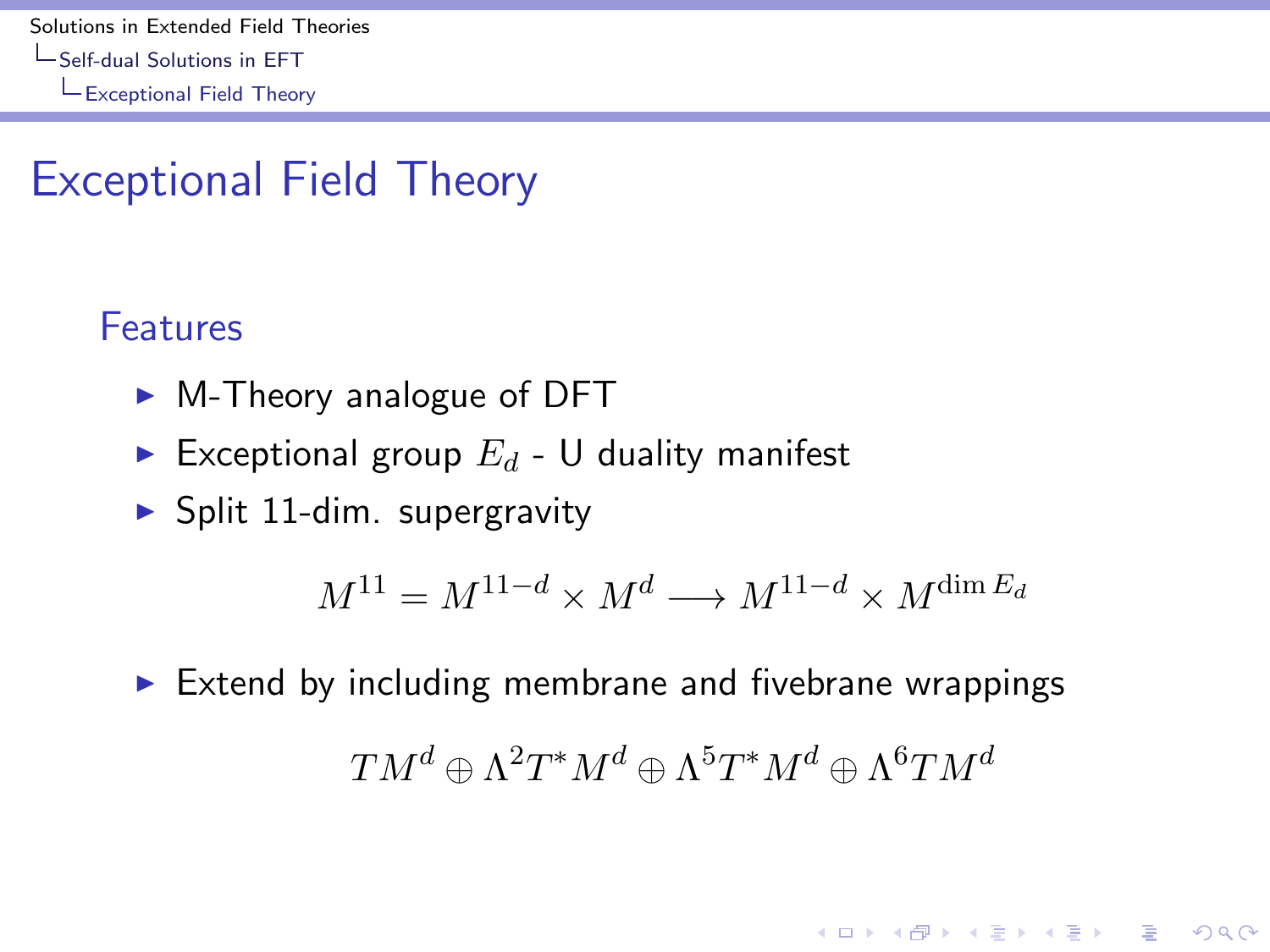## Exceptional Field Theory

### Work with  $E_7$

- $\blacktriangleright$  Fundamental representation 56:  $Y^M$
- Adjoint representation 133:  $t_{\alpha}$
- ► Invariant symplectic form of  $Sp(56) \supset E_7$

$$
\Omega_{MN}=\begin{pmatrix} 0 & \mathbb{I} \\ -\mathbb{I} & 0 \end{pmatrix}
$$

<span id="page-20-0"></span>Field content

$$
\left\{g_{\mu\nu},\mathcal{M}_{MN},\mathcal{A}_{\mu}{}^{M},B_{\mu\nu\alpha},B_{\mu\nu\,M}\right\}
$$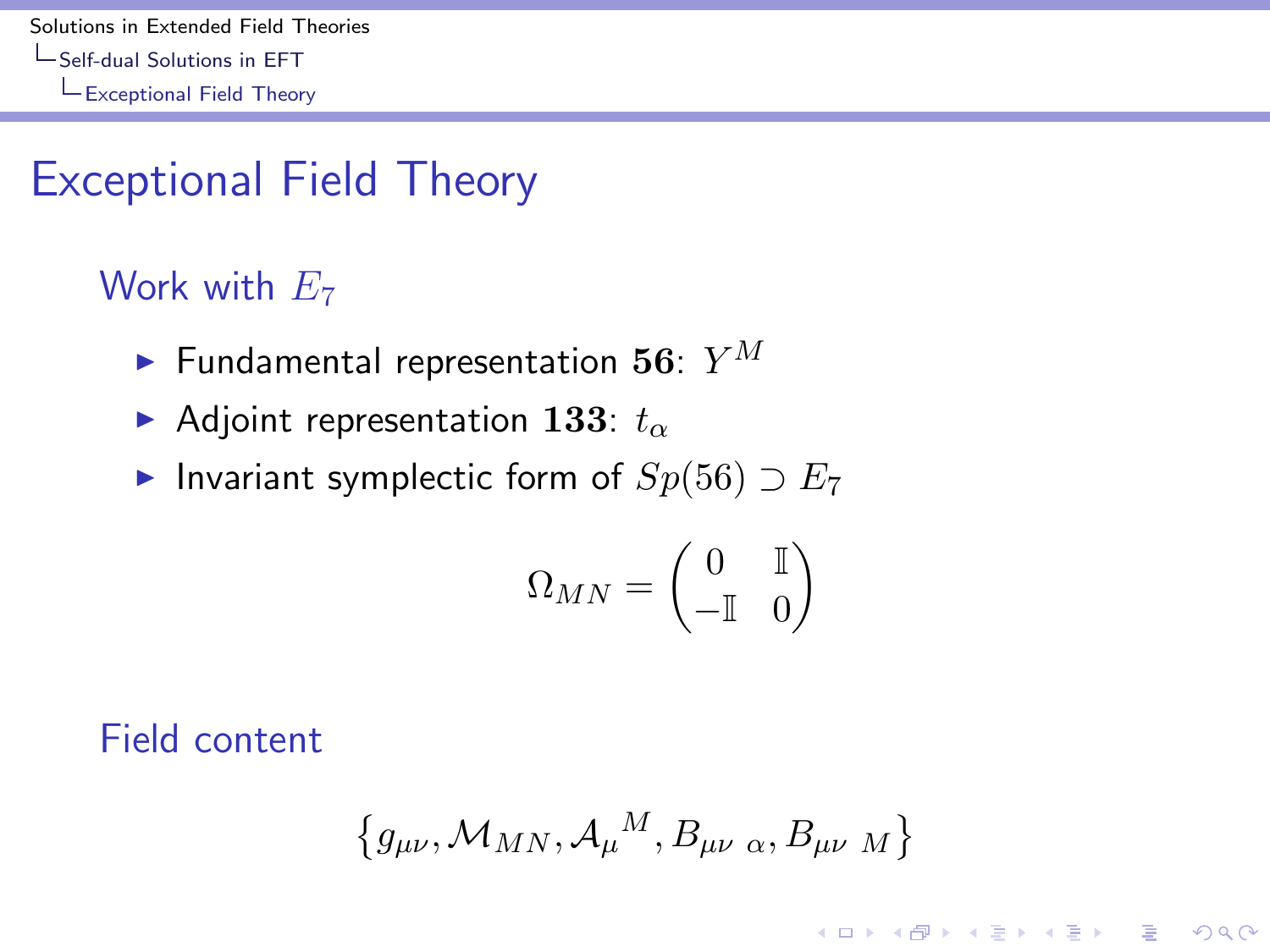[Solutions in Extended Field Theories](#page-0-0) [Self-dual Solutions in EFT](#page-21-0) [Exceptional Field Theory](#page-21-0)



#### External sector

► 4-dim. spacetime: metric  $g_{\mu\nu}$ 

#### Internal sector

- $\triangleright$  56-dim. exceptional extended space: generalized metric  $\mathcal{M}_{MN}$
- $\blacktriangleright$  parametrizes coset  $E_7/SU(8)$

#### Cross-terms

<span id="page-21-0"></span> $\blacktriangleright$  EFT vector potential  $\mathcal{A}_\mu{}^M$  with self-dual field strength  $\mathcal{F}_{\mu\nu}{}^M$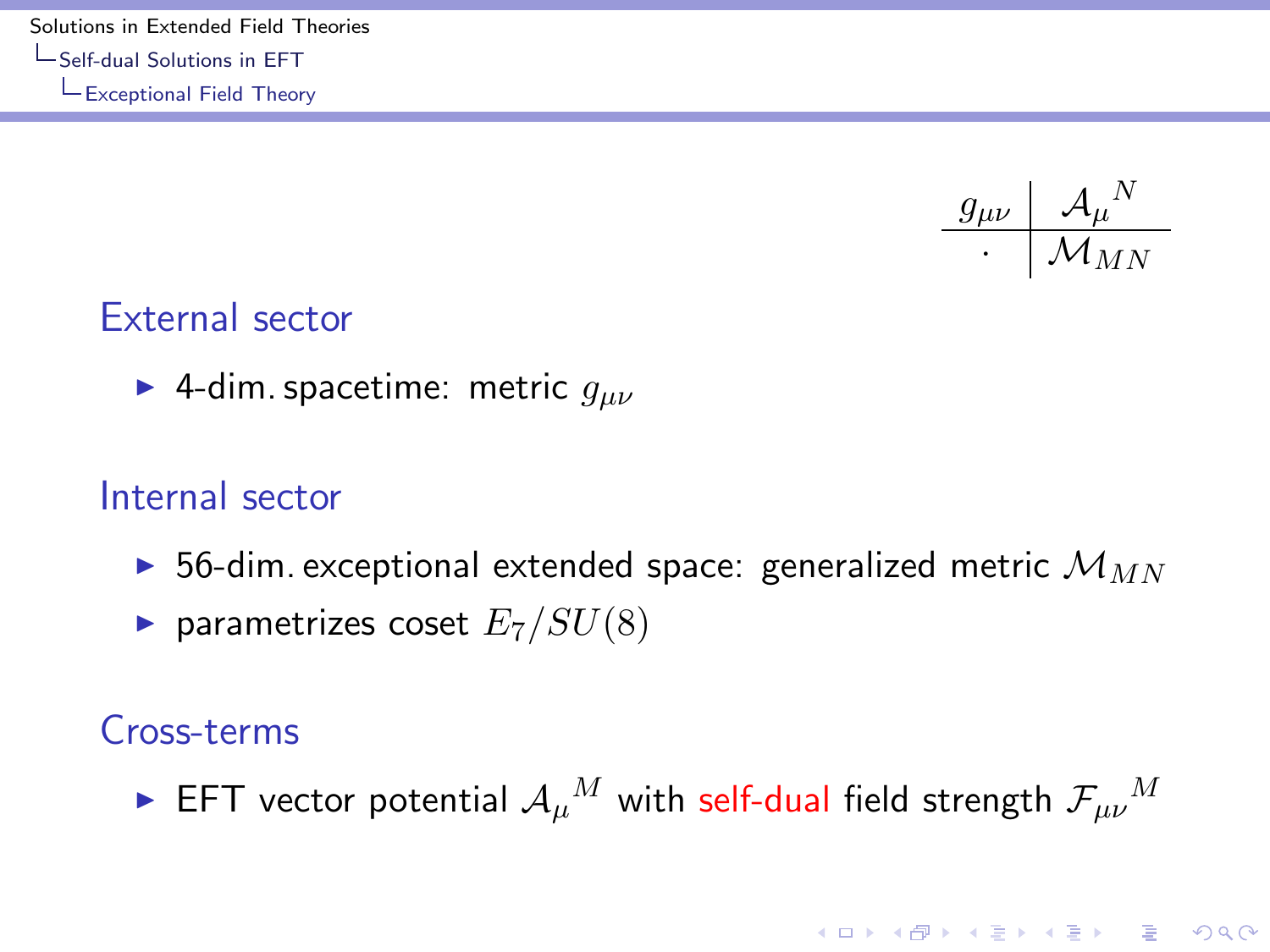[Solutions in Extended Field Theories](#page-0-0)  $\mathsf{L}\mathsf{Self}\text{-}\mathsf{dual}$  Solutions in EFT  $L_{\rm Exceptional}$  Field Theory

$$
e = \sqrt{\det g_{\mu\nu}}
$$

K ロ K K (P) K (E) K (E) X (E) X (P) K (P)

#### Action

$$
S = \int d^4x d^{56}Ye \left[ \hat{R} + \frac{1}{48} g^{\mu\nu} \mathcal{D}_{\mu} \mathcal{M}^{MN} \mathcal{D}_{\nu} \mathcal{M}_{MN} + e^{-1} \mathcal{L}_{\text{top}} \right. \\ \left. - \frac{1}{8} \mathcal{M}_{MN} \mathcal{F}^{\mu\nu}{}^{M} \mathcal{F}_{\mu\nu}{}^{N} - V(\mathcal{M}_{MN}, g_{\mu\nu}) \right]
$$

<span id="page-22-0"></span>Twisted self-duality

$$
\mathcal{F}_{\mu\nu}{}^{M} = \frac{1}{2} e \epsilon_{\mu\nu\rho\sigma} \Omega^{MN} \mathcal{M}_{NK} \mathcal{F}^{\rho\sigma}{}^{K}
$$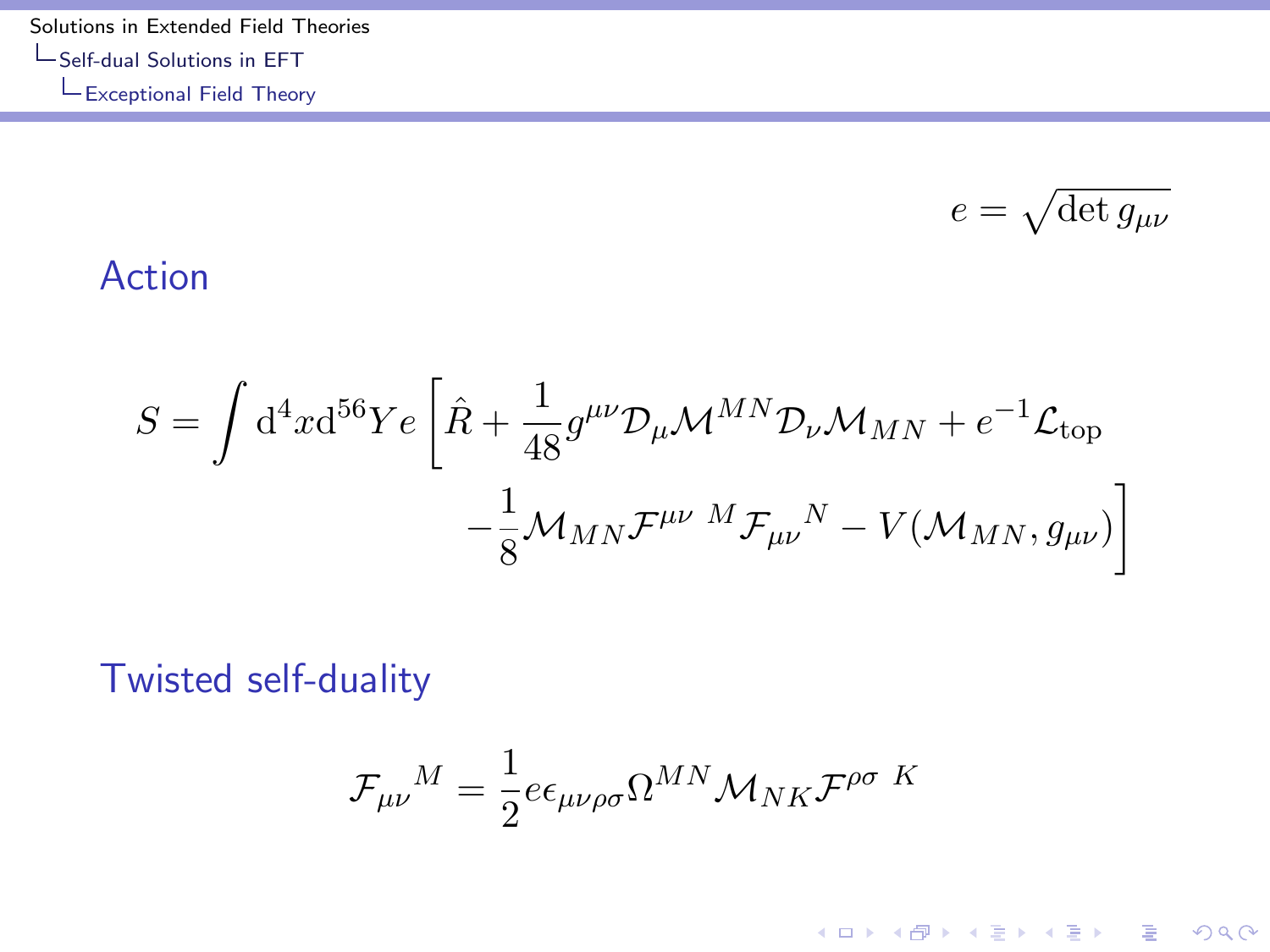# Embedding Supergravity in EFT

### Section condition

- $I (t_{\alpha})^{MN}\partial_M\partial_N\Phi = 0$  and  $(t_{\alpha})^{MN}\partial_M\Phi\partial_N\Psi = 0$
- $\bullet \ \Omega^{MN}\partial_M\Phi\partial_N\Psi=0$

#### Solution to section condition

- ▶ Decomposition  $56 \rightarrow 7 + 21 + 7 + 21$
- $\blacktriangleright$  Coordinates  $Y^M = (y^m, y_{mn}, y_m, y^{mn})$ 
	- $\partial^{mn} \to 0$ ,  $\partial^m \to 0$ ,  $\partial_{mn} \to 0$

### <span id="page-23-0"></span>Generalized metric

► Dependence

$$
\mathcal{M}_{MN}(g_{mn})=g^{1/2}\text{diag}[g_{mn},g^{mn,kl},g^{-1}g^{mn},g^{-1}g_{mn,kl}]
$$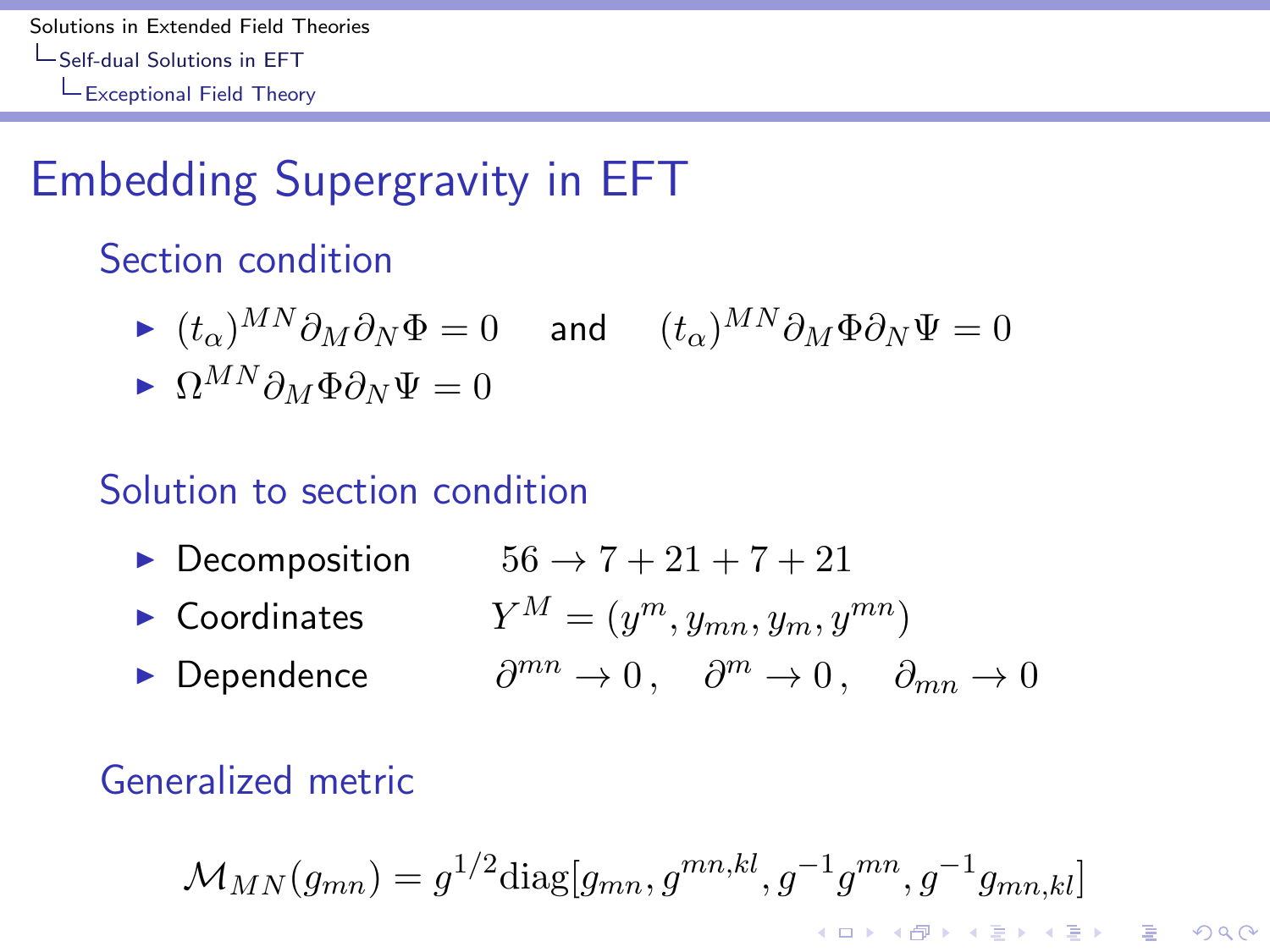# The Self-dual EFT Solution

### External spacetime

- $\blacktriangleright$  Coordinates:  $x^\mu = (t, w^i)$  and  $r^2 = \delta_{ij} w^i w^j$
- ► Metric:  $g_{\mu\nu} = \text{diag}[-H^{-1/2}, H^{1/2}\delta_{ij}]$

#### Internal exceptional extended space

- $\blacktriangleright$  Coordinates:  $Y^M = (y^m, y_{mn}, y_m, y^{mn})$
- <span id="page-24-0"></span> $\blacktriangleright$  Generalized metric:

$$
\mathcal{M}_{MN} = \text{diag}[H^{3/2}, H^{1/2}\delta_6, H^{-1/2}\delta_6, H^{1/2}\delta_{15},
$$
  

$$
H^{-3/2}, H^{-1/2}\delta_6, H^{1/2}\delta_6, H^{-1/2}\delta_{15}]
$$

 $H(r) = 1 + \frac{h}{r}$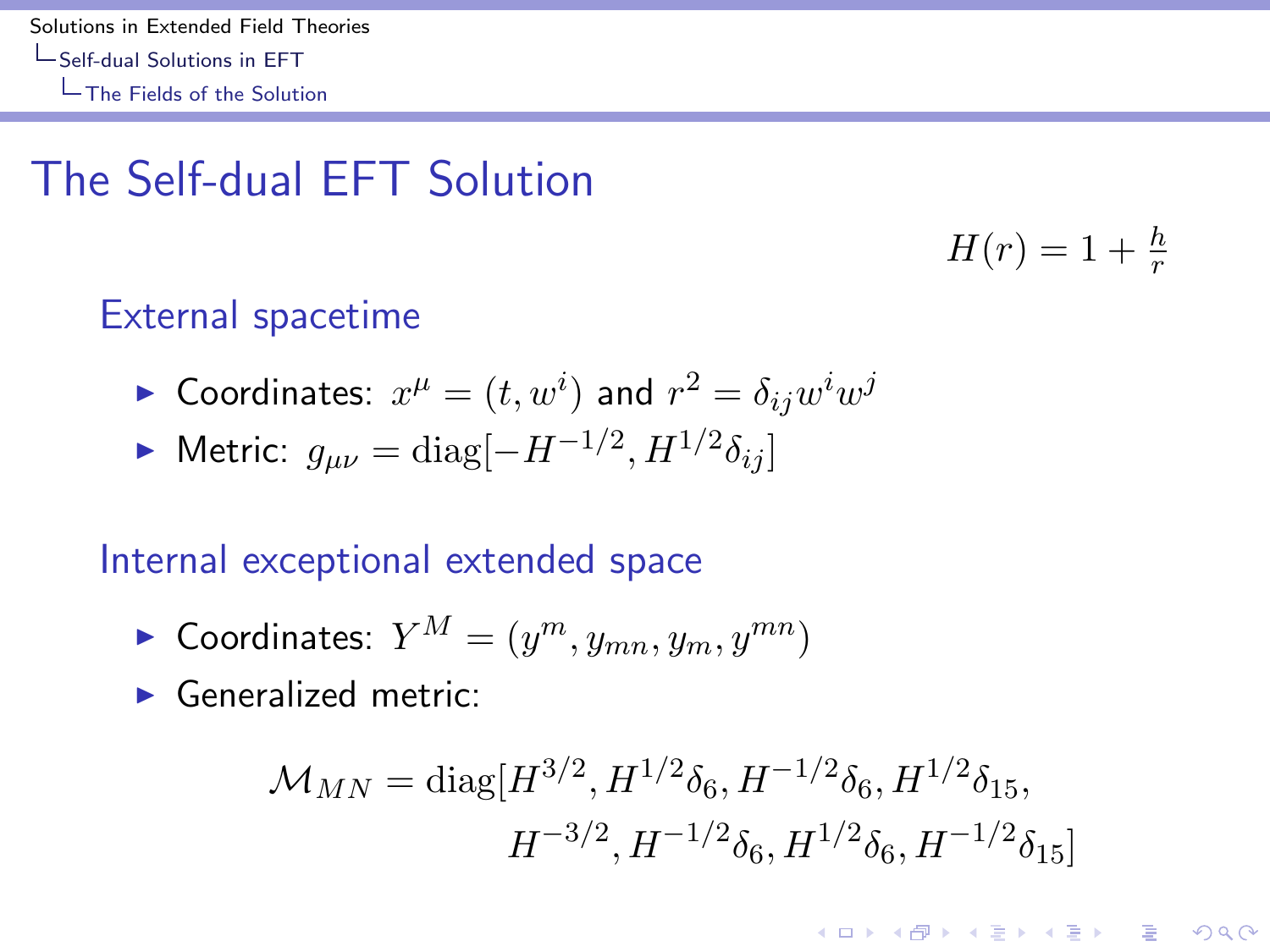## The Self-dual EFT Solution

Vector Potential  $\mathcal{A}_\mu{}^M$ 

$$
\mathcal{A}_t{}^M = \frac{H-1}{H} a^M \qquad \qquad \mathcal{A}_i{}^M = A_i \tilde{a}^M
$$

Dual vectors  $a^M$  and  $\tilde{a}^M$  - give direction

$$
\hat{a}^M = \Omega^{MN} \mathcal{M}_{NK} \hat{\tilde{a}}^K
$$

**KORK ERKER ADE YOUR** 

<span id="page-25-0"></span>Other fields trivial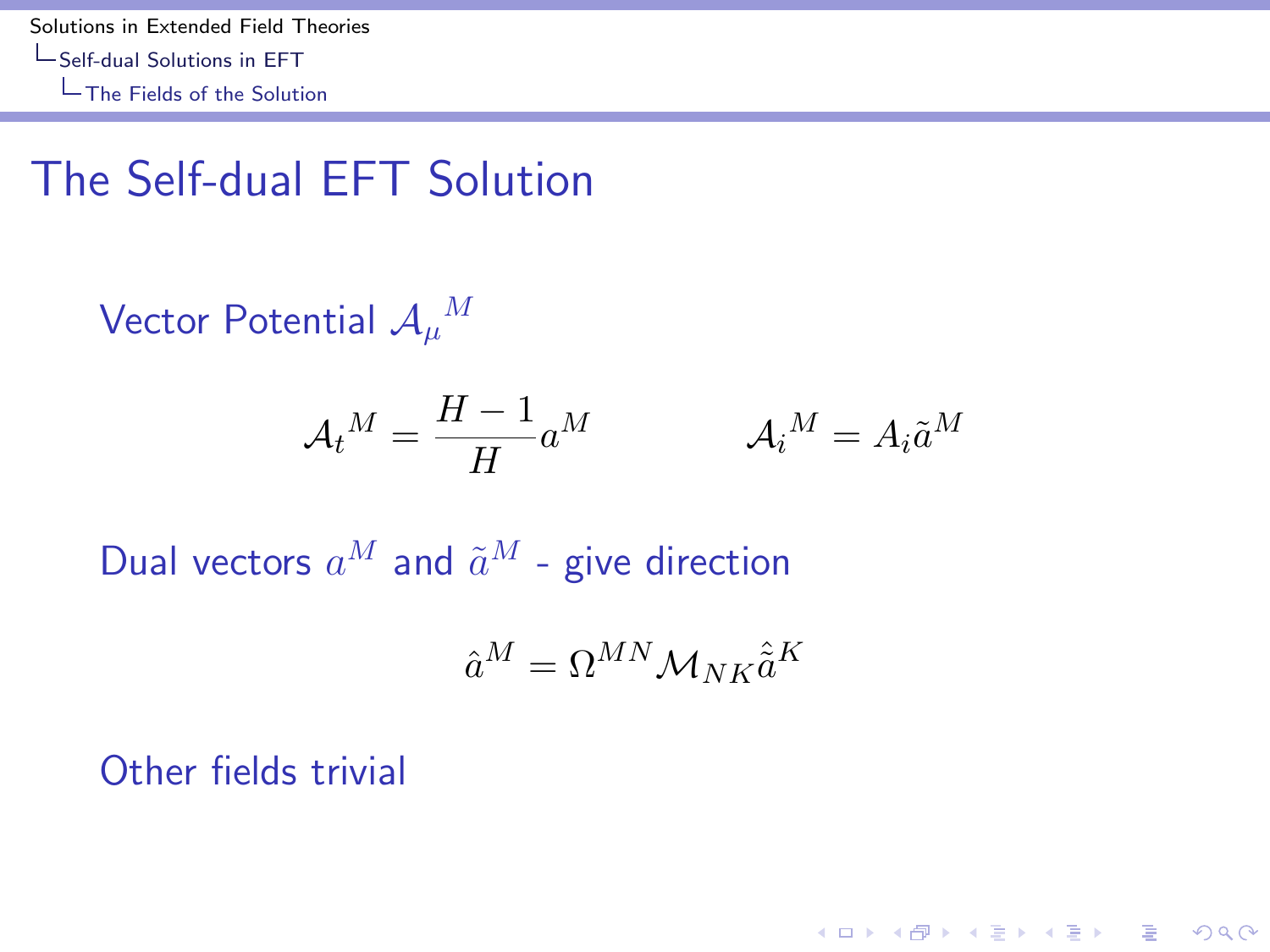[Solutions in Extended Field Theories](#page-0-0) [Self-dual Solutions in EFT](#page-26-0) **L**[Properties](#page-26-0)

### **Properties**

### Charge in KK-theory

- ► Electric charge:  $q_e = n/R_e$   $n, k \in \mathbb{Z}$
- $\blacktriangleright$  Magnetic charge:  $q_m = kR_m$
- ► Self-duality:  $q_e = q_m$   $\implies$   $n/k = R_e R_m$

**KORK ERKER ADE YOUR** 

### Radii given in terms of  $a^M$  and  $\tilde{a}^M$

<span id="page-26-0"></span>
$$
R_e = |a^M| = H^{3/4}
$$
  
\n
$$
R_m = |\tilde{a}^M| = H^{-3/4}
$$
  
\n
$$
R_e R_m = 1 \implies n = k
$$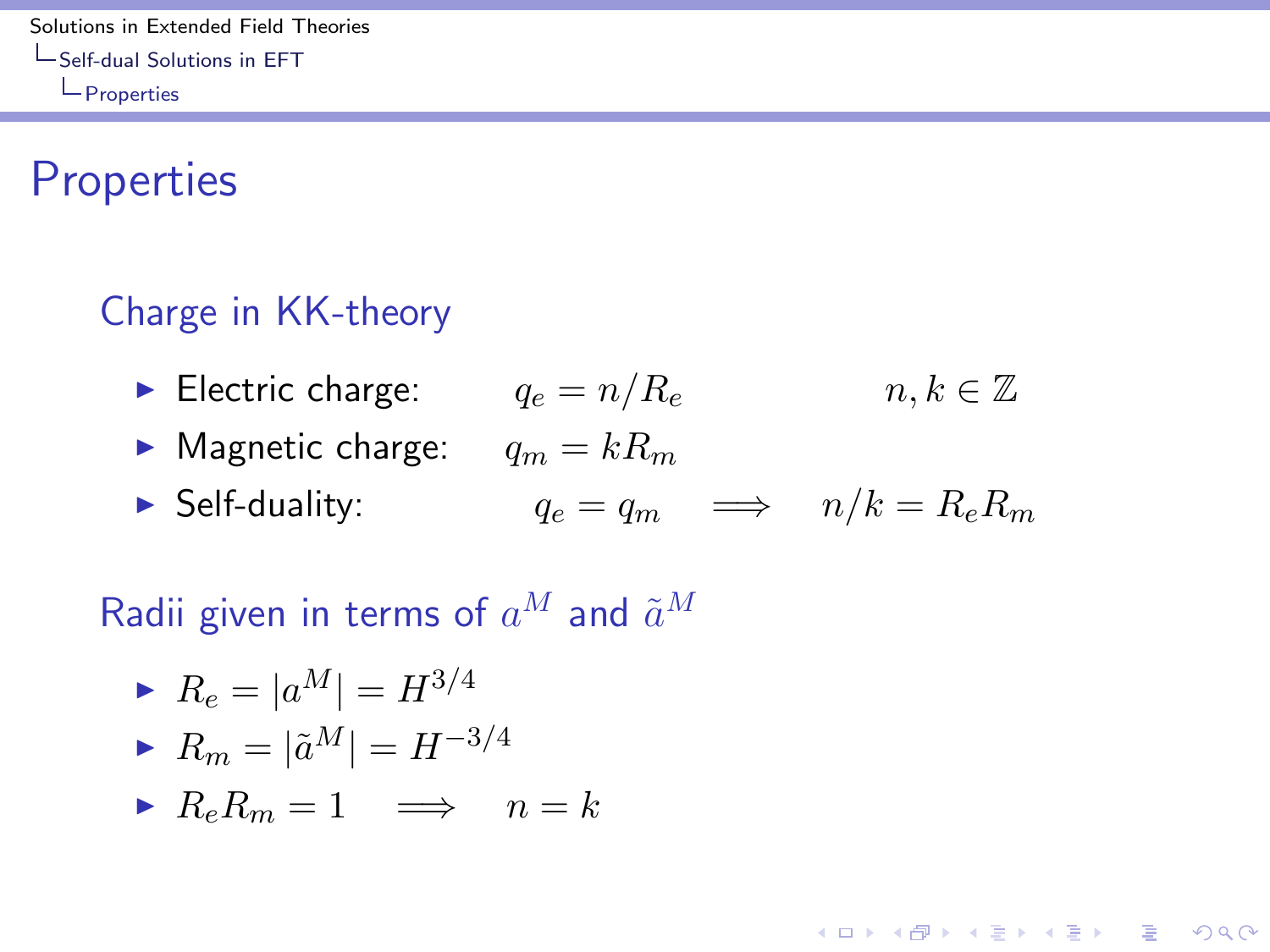## The Supergravity Picture

### Get supergravity solutions in  $4 + 7$  split

- $\blacktriangleright$   $\mathcal{M}_{MN}$  gives internal metric  $g_{mn}$
- $\blacktriangleright$   $\mathcal{A}_t{}^M$  and  $\mathcal{A}_i{}^M$  give  $C_{mnk}$  and  $C_{m_1...m_6}$  or KK-vector
- $\blacktriangleright$   $g_{\mu\nu}$  carries over to external metric

### Pick a direction for  $a^M$

<span id="page-27-0"></span> $y^m$ : pp-wave  $y_m$ : KK-monopole  $\blacktriangleright$   $y_{mn}$ : M2-brane  $y^{mn}$ : M5-brane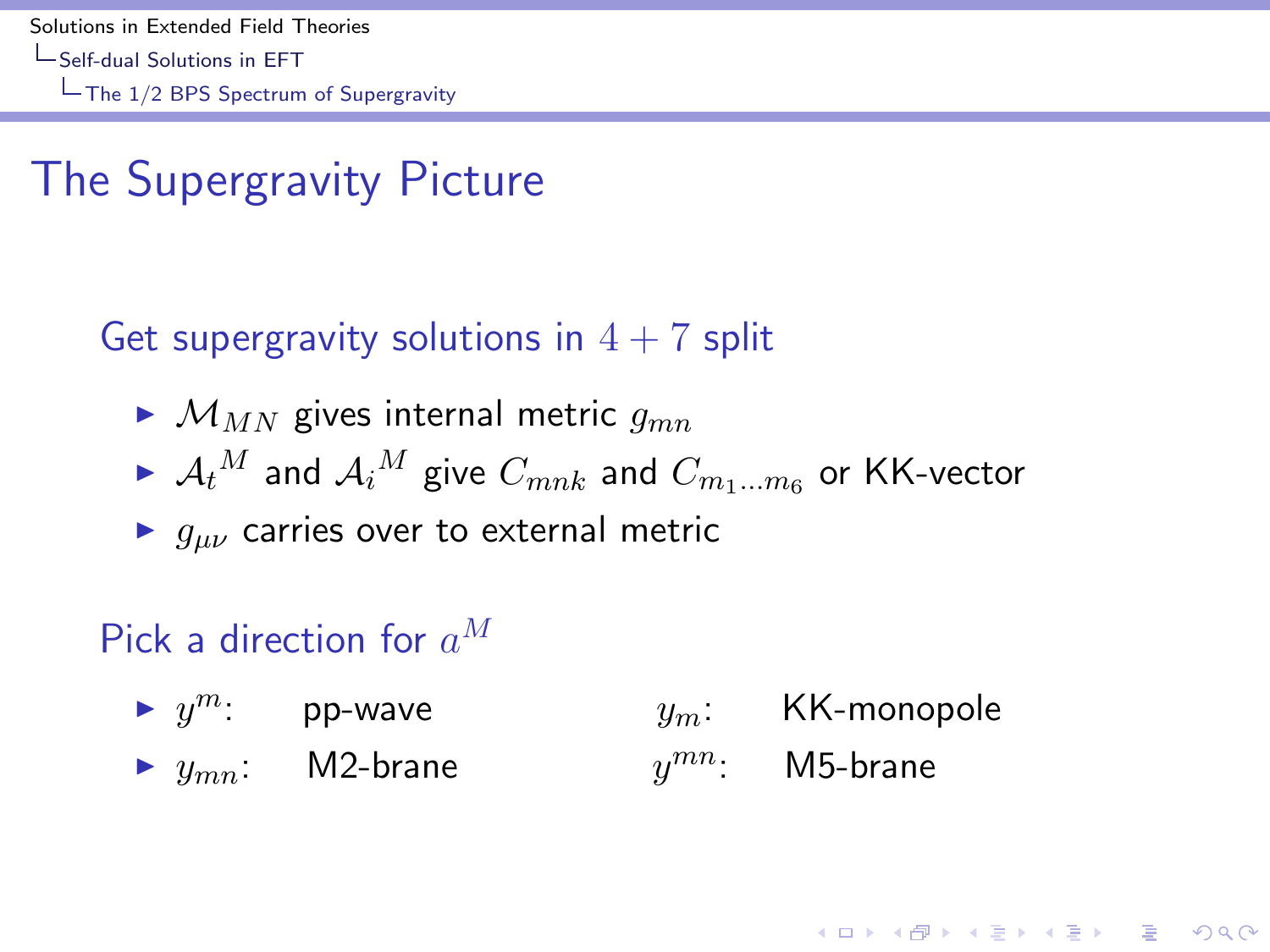[Solutions in Extended Field Theories](#page-0-0) [Self-dual Solutions in EFT](#page-28-0) [The 1/2 BPS Spectrum of Supergravity](#page-28-0)

## Example

### The M2-brane

- Elet  $a^M$  be in the  $y_{12}$  direction
- $\blacktriangleright$   $\mathcal{A}_t{}^M$  becomes  $\mathcal{A}_{t-12} = C_{ty^1y^2} = -(H^{-1} 1)$
- $\blacktriangleright$   ${\mathcal{A}_i}^M$  becomes  ${\mathcal{A}_i}^{12} = \frac{1}{5!} \epsilon^{1...7} C_{i y^3 ... y^7} = A_i$
- $\blacktriangleright$   $\mathcal{M}_{MN}$  gives  $g_{mn} = H^{1/3} \text{diag}[H^{-1} \delta_2, \delta_5]$
- ► Combine with  $q_{\mu\nu}$  to get

<span id="page-28-0"></span>
$$
\mathrm{d} s^2 = H^{-2/3}[-\mathrm{d} t^2 + (\mathrm{d} y^1)^2 + (\mathrm{d} y^2)^2] + H^{1/3}[\mathrm{d} \vec{w}_{(3)}^{\, 2} + \mathrm{d} \vec{y}_{(5)}^2]
$$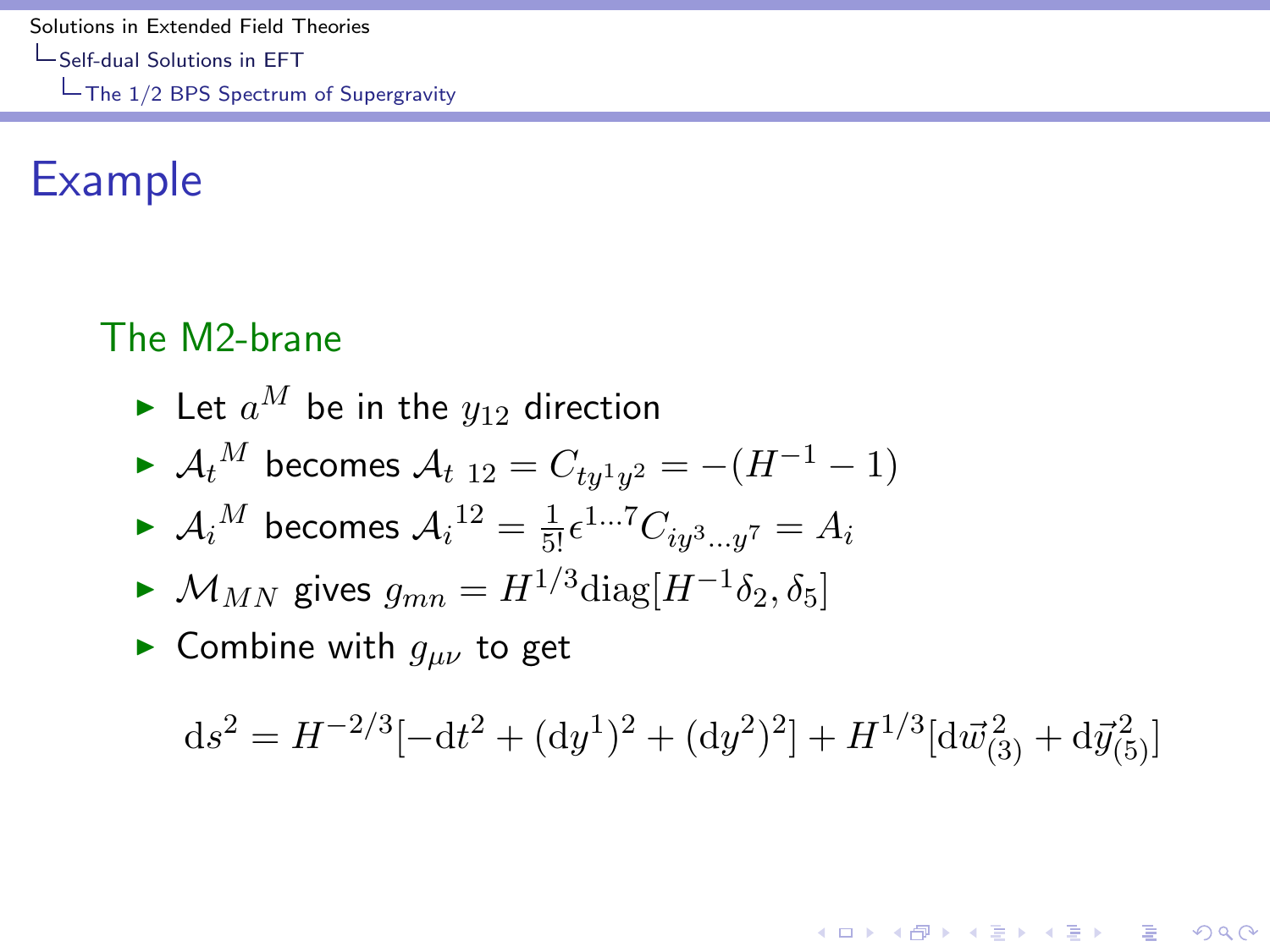## The 1/2 BPS Spectrum of Supergravity

<span id="page-29-0"></span>

| theory             | solution        | orientation                 | <b>EFT</b>                              | $\mathcal{A}_{t}{}^{M}$ | $\mathcal{A}_i{}^M$ |
|--------------------|-----------------|-----------------------------|-----------------------------------------|-------------------------|---------------------|
|                    |                 |                             | vector                                  |                         |                     |
| $D=11$             | WМ              | $y^m$                       | $\mathcal{A}^{\overline{m}}_{\mu}$      | KK-vector               | dual graviton       |
|                    | M <sub>2</sub>  | $y_{mn}$                    | $\mathcal{A}_{\mu \ mn}$                | $C_3$                   | $C_6$               |
|                    | M2/M5           | $\ast$                      |                                         | $C_3 \oplus C_6$        | $C_6 \oplus C_3$    |
|                    | M5              | $y^{mn}$                    | ${\cal A}_\mu{}^{mn}$                   | C <sub>6</sub>          | $C_3$               |
|                    | KK7             | $y_m$                       | $\mathcal{A}_{\mu\;\;m}$                | dual graviton           | KK-vector           |
| $D=10$<br>Type IIA | WA              | $y^{\bar{m}}$               | $\overline{{\cal A}_{\mu}}^{\bar{m}}$   | KK-vector               | dual graviton       |
|                    | D <sub>0</sub>  | $y^{\theta}$                | $\mathcal{A}_\mu^{\;\;\theta}$          | $C_1$                   | $C_7$               |
|                    | D <sub>2</sub>  | $y_{\bar{m}\bar{n}}$        | ${\cal A}_{\mu\; \bar{m}\bar{n}}$       | $C_3$                   | $C_5$               |
|                    | F1              | $y_{\bar{m}\theta}$         | $\mathcal{A}_{\mu \ \bar{m}\theta}$     | B <sub>2</sub>          | $B_6$               |
|                    | KK6A            | $y_{\bar{m}}$               | $\mathcal{A}_{\mu\,\, \bar{m}}$         | dual graviton           | KK-vector           |
|                    | D6              | $y_{\theta}$                | $\mathcal{A}_{\mu\;\theta}$             | $C_7$                   | $C_1$               |
|                    | D <sub>4</sub>  | $y^{\bar{m}\bar{n}}$        | ${\cal A}_\mu{}^{\bar{m}\bar{n}}$       | $C_5$                   | $C_3$               |
|                    | NS <sub>5</sub> | $u^{\bar{m}\bar{\theta}}$   | $\mathcal{A}_\mu{}^{\bar{m}\theta}$     | $B_6$                   | B <sub>2</sub>      |
| $D=10$<br>Type IIB | WВ              | $\overline{u^m}$            | $\overline{{\cal A}_{\mu}}^{\bar{m}}$   | KK-vector               | dual graviton       |
|                    | F1 / D1         | $y_{\bar{m} a}$             | $\mathcal{A}_{\mu \bar{m} a}$           | $B_2 \, / \, C_2$       | $B_6 \, / \, C_6$   |
|                    | D <sub>3</sub>  | $y_{\bar{m}\bar{n}\bar{k}}$ | ${\cal A}_{\mu\ \bar{m}\bar{n}\bar{k}}$ | $C_4$                   | $C_4$               |
|                    | NS5 / D5        | $u^{\bar{m} \, a}$          | ${\cal A}_\mu{}^{\bar m\,\,a}$          | $B_6 \, / \, C_6$       | $B_2 \, / \, C_2$   |
|                    | KK6B            | $y_{\bar{m}}$               | $\mathcal{A}_{\mu\,\, \bar{m}}$         | dual graviton           | KK-vector           |

K ロ ▶ K @ ▶ K 할 > K 할 > 1 할 > 1 이익어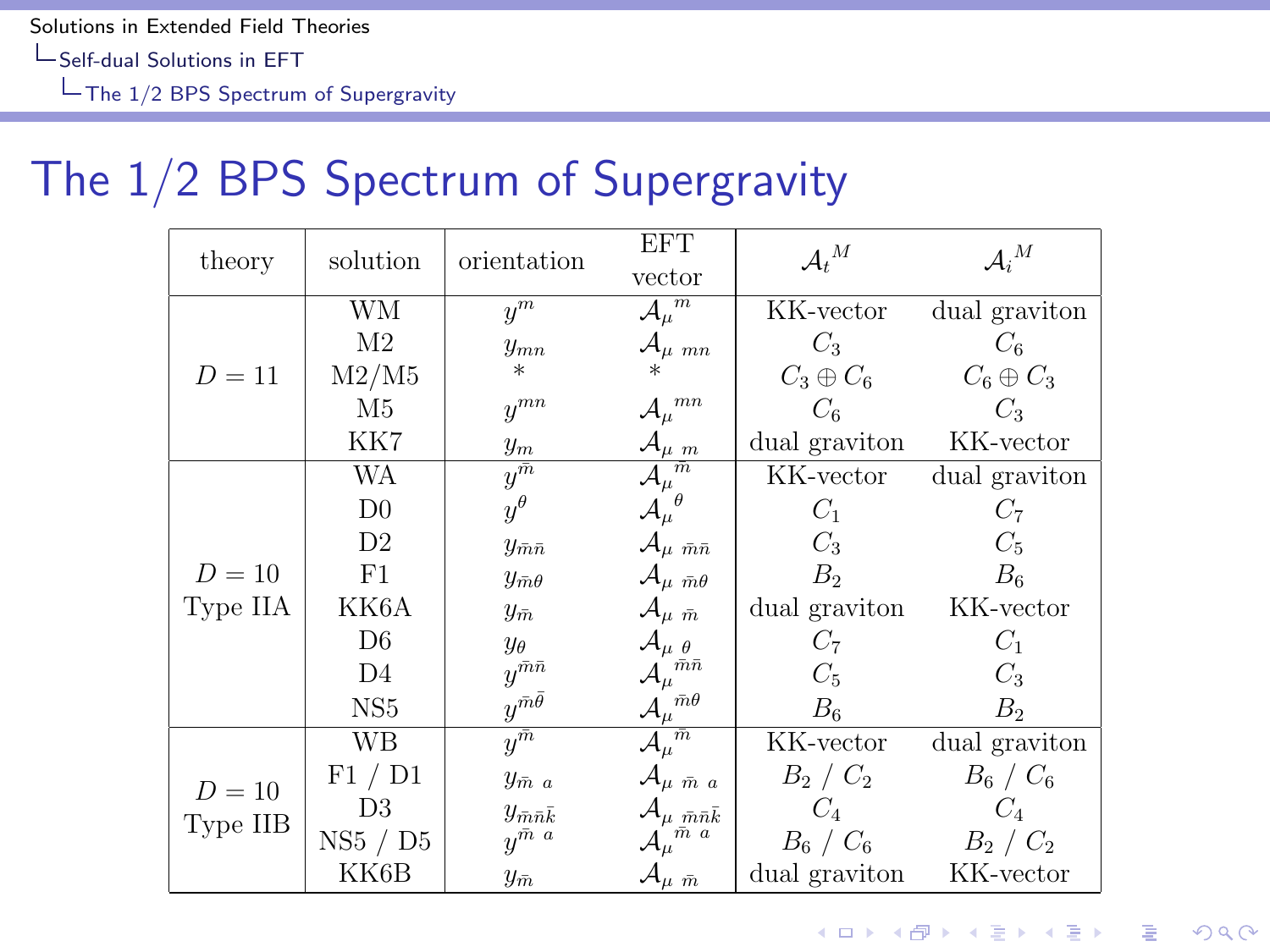# Summary

## Solutions in DFT

- $\triangleright$  Wave in winding direction gives string
- $\triangleright$  Monopole in winding direction gives fivebrane
- $\triangleright$  Isometries  $\rightarrow$  ambiguity  $\rightarrow$  T duality

### Solutions in EFT

- $\triangleright$  One self-dual solution gives full 1/2 BPS spectrum
- $\triangleright$  Orientation in extended space determines supergravity object

**KORK ERKER ADE YOUR** 

<span id="page-30-0"></span> $\triangleright$  Isometries  $\rightarrow$  ambiguity  $\rightarrow$  U duality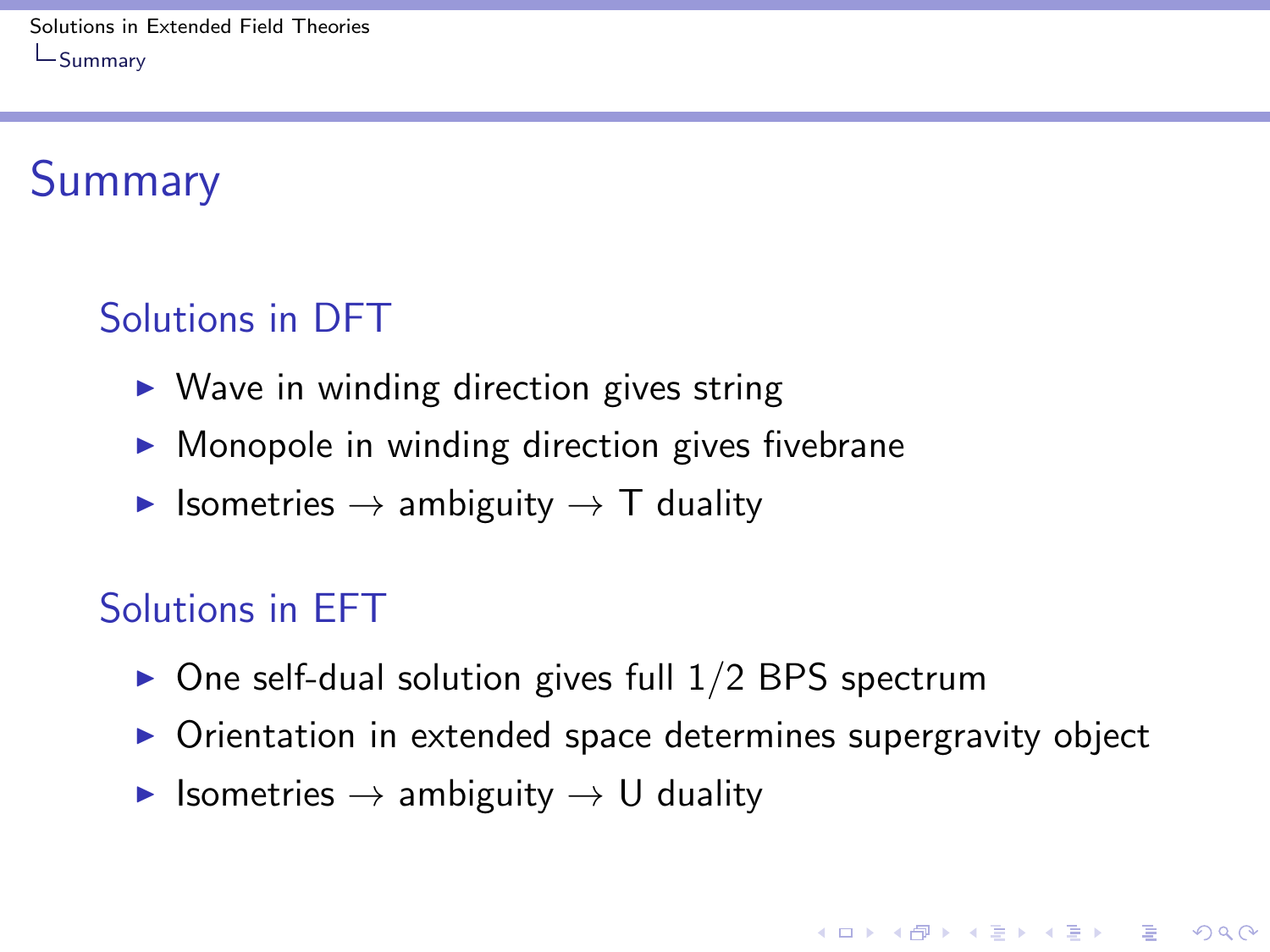## Bound States

### M2/M5 System

**EFT** solution in mixed direction - parameter  $\xi$ 

$$
a^M_{\rm (M2/M5)}=\sin \xi\, a^M_{\rm (M2)}+\cos \xi\, a^M_{\rm (M5)}
$$

K ロ ▶ K @ ▶ K 할 ▶ K 할 ▶ | 할 | © 9 Q @

<span id="page-31-0"></span> $\triangleright$  Recover metric and C-fields for bound state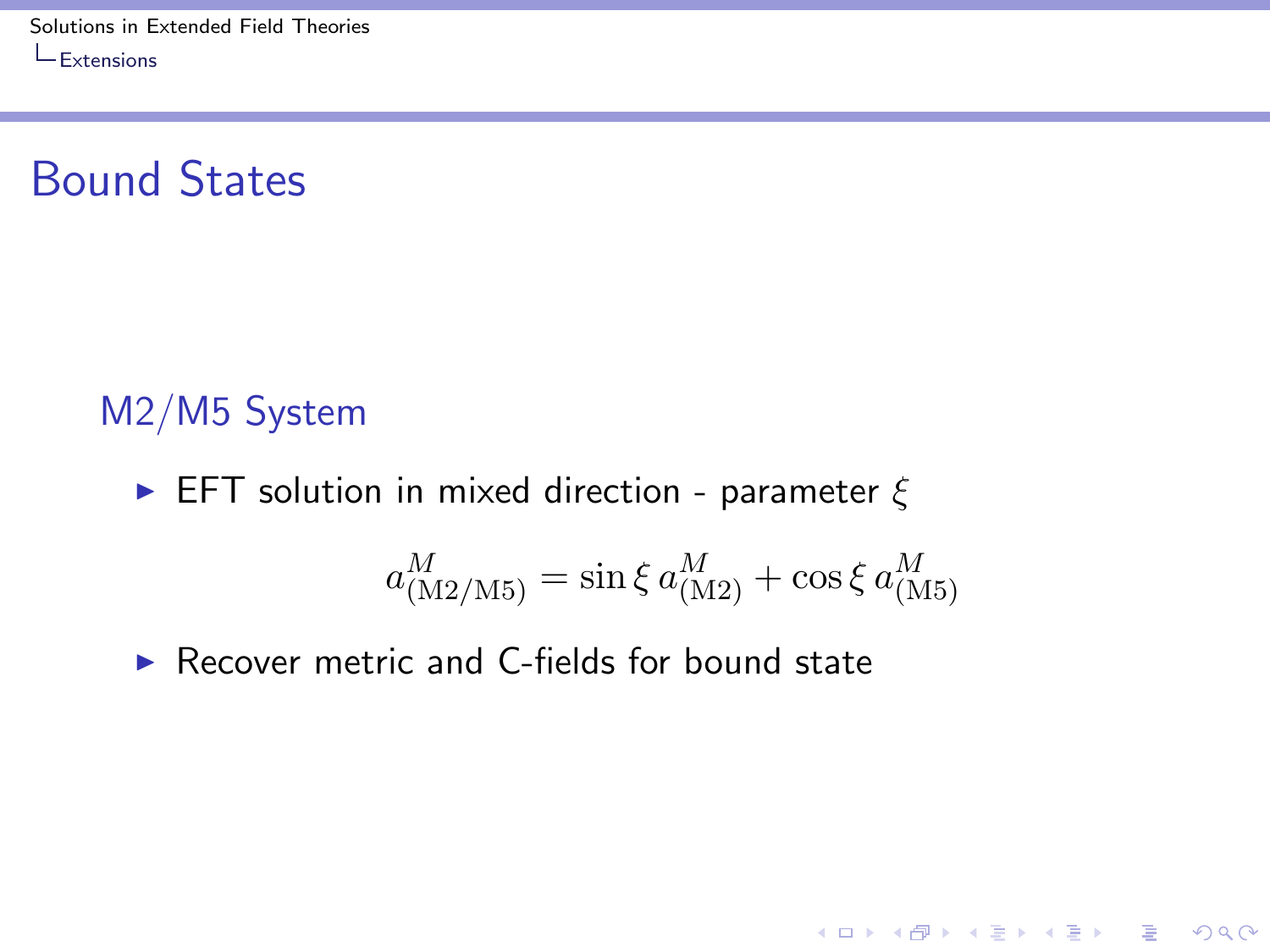## Wave vs Monopole

#### Combine à la Kaluza-Klein

$$
\mathcal{H}_{\hat{M}\hat{N}}=\begin{pmatrix}g_{\mu\nu}+\mathcal{A}_\mu{}^M\mathcal{A}_\nu{}^N\mathcal{M}_{MN} & \mathcal{A}_\mu{}^M\mathcal{M}_{MN} \\\mathcal{M}_{MN}\mathcal{A}_\nu{}^N & \mathcal{M}_{MN} \end{pmatrix}
$$

#### <span id="page-32-0"></span>Find wave and monopole sector

$$
\mathcal{H}_{\hat{M}\hat{N}} = \begin{pmatrix} H^{1/2} \mathcal{H}_{AB}^{\text{wave}} & 0\\ 0 & H^{-1/2} \mathcal{H}_{\bar{A}\bar{B}}^{\text{mono}} \end{pmatrix}
$$

K ロ ▶ K @ ▶ K 할 ▶ K 할 ▶ | 할 | © 9 Q @